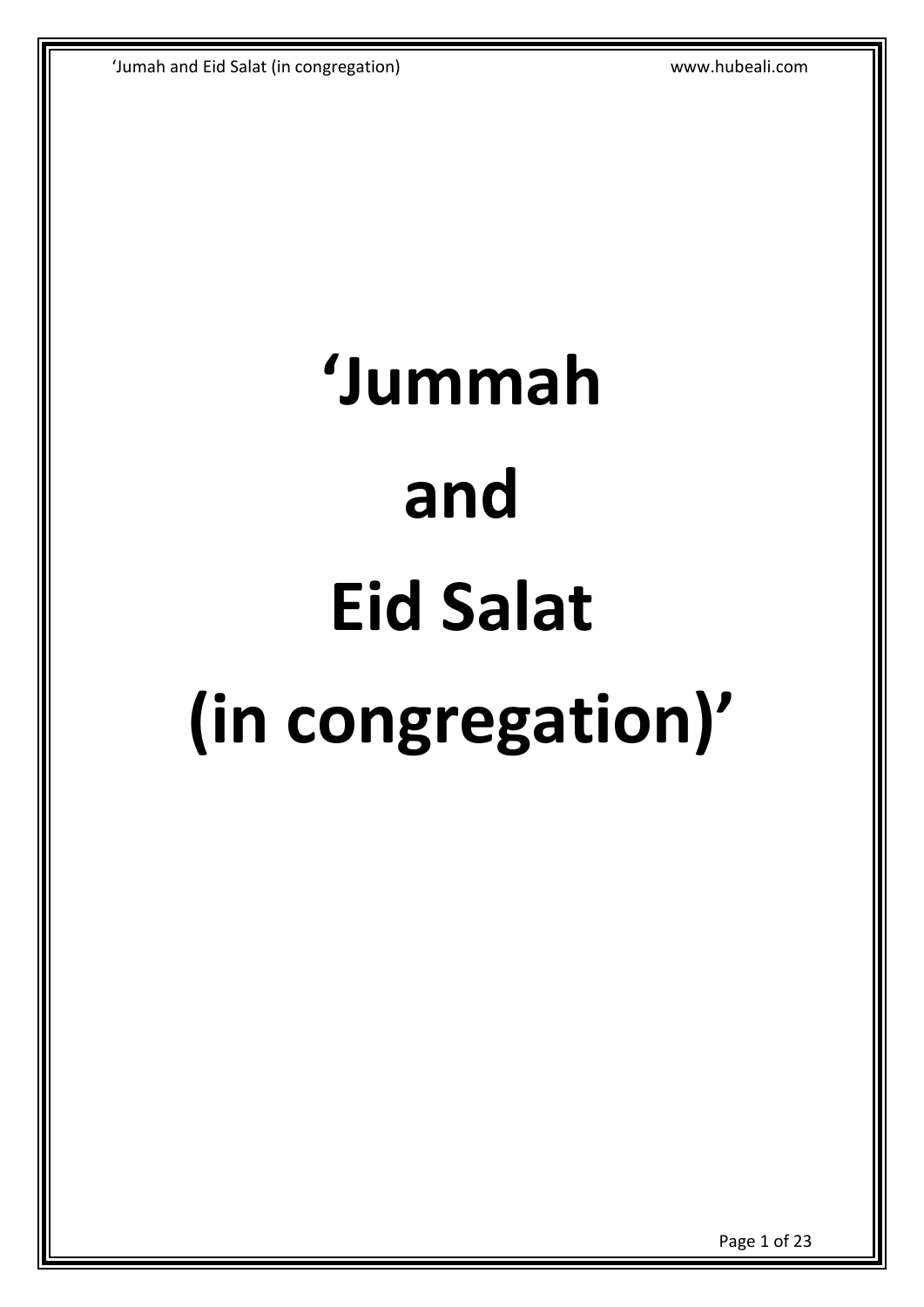#### **Table of Contents**

| Salat-e-Jumah has two Rak'at and Sermon of the Imam <sup>asws</sup> is equal to two Rak'at: 10 |
|------------------------------------------------------------------------------------------------|
|                                                                                                |
|                                                                                                |
|                                                                                                |
|                                                                                                |
|                                                                                                |
|                                                                                                |
| Congregational Salat on Eidain (الفطر والاضحى) Congregational Salat on Eidain (الفطر والاضحى)  |
|                                                                                                |
|                                                                                                |
|                                                                                                |
|                                                                                                |
|                                                                                                |
|                                                                                                |
|                                                                                                |
|                                                                                                |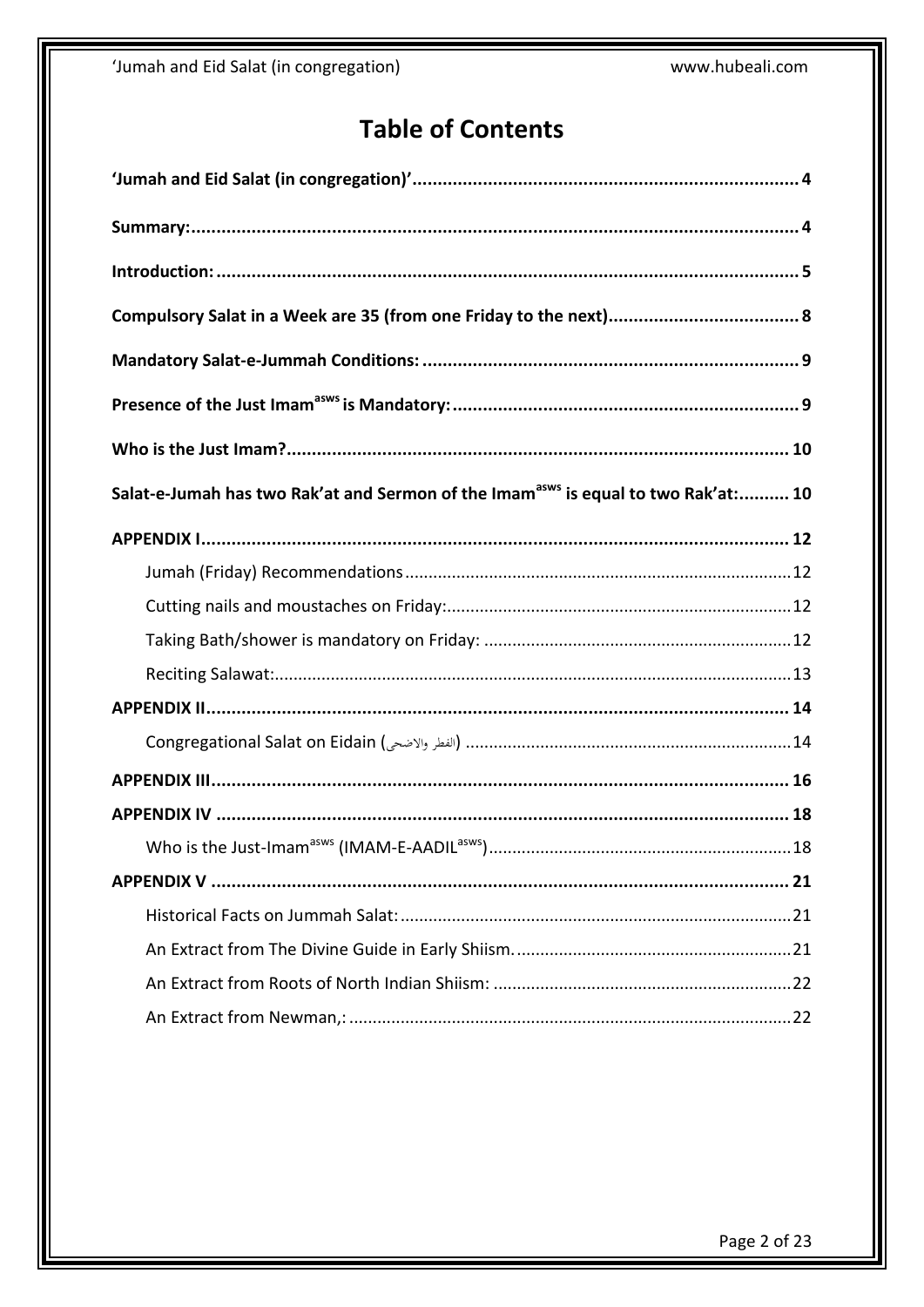#### **Abbreviations:**

**saww**: - **S**al lal la ho **A**llay hay **W**a Aal lay he **W**asallam **azwj:** - **A**z **Z**a **W**a **J**alla **asws:** - **A**llay hay **S**alawat **W**ass **S**alam **AJFJ:** Ajal Allah hey wa Fara Jaak **ra:** - **Razi Allahazwj La:** - **Laan Allahazwj**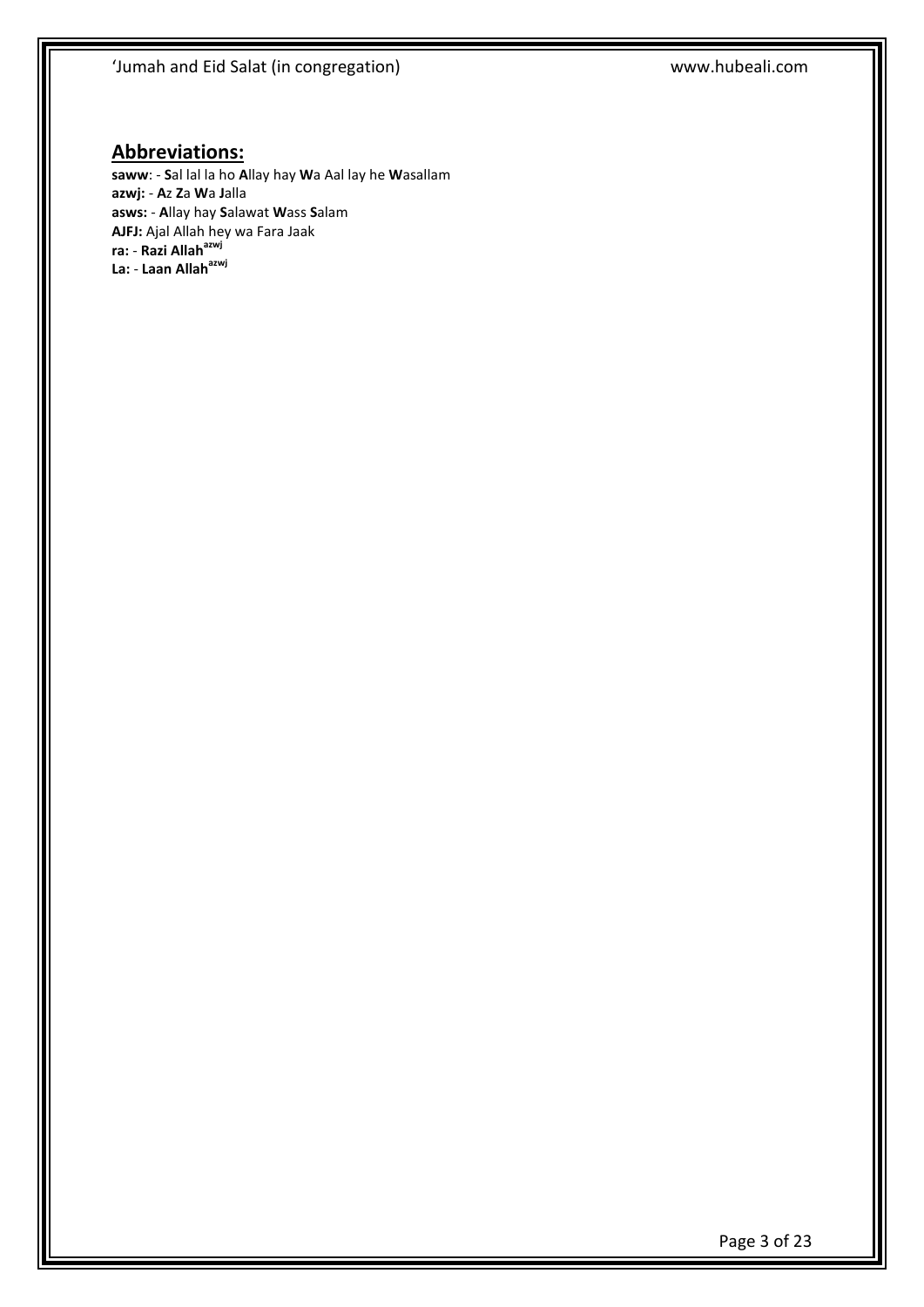بِسْمِ اللَّهِ الرَّحْمنِ الرَّحِيمِ الْحَمْدُ لِلَّهِ رَبِ الْعالَمِين, وَ صَلَّى اللَّهُ عَلى سَيِّدِنَا مُحَمَّدٍ وَ آلِهِ الطَّاهِرِين, وَسَلَّمَ تَسْلِيماً. ْ ب ِ ِ ِ ل ا<br>ا .<br>. َ لَّ  $\ddot{\phantom{0}}$ </sub><br>د <u>ہ</u> ِ َ **ٍ** .<br>. ن ِ ي ليو.  $\ddot{\phantom{0}}$ ِ ا  $\ddot{\phantom{0}}$ َ ِ ْ ت

In the Name of Allah<sup>azwj</sup> the Beneficent, the Merciful. The Praise is for Allah<sup>azwj</sup> Lord<sup>azwj</sup> of the Worlds, and Blessing be upon our Chief Muhammad<sup>saww</sup> and his<sup>saww</sup> Purified Progeny<sup>asws</sup>, and greetings with abundant greetings.

> اَللَّهُمَّ صَلِّ عَلى مُحَمَّدٍ وَّآلِ مُحَمَّدٍ وَّعَجِّلْ فَرَجَهُمْ وَالْعَنْ أَعْدَائَهُمْ اَجْمَعِيْن **ٍ** گ<br>ا  $\frac{1}{2}$ ِ<br>ٍو ا ْ  $\overline{\phantom{a}}$ ْ َ ْ َ َ <u>ا</u>  $\overline{a}$

# <span id="page-3-0"></span>**'Jumah and Eid Salat (in congregation)**'

#### <span id="page-3-1"></span>**Summary:**

Jumah is a Blessed day, we are advised to shorten moustaches, cut nails and take a bath/shower and recite 1000 times Salawat on Friday (see Ahadith in Appendix I).

On Salat-e-Jumah, Allah<sup>azwj</sup> Says in Sura-e-Jumah (62:9): *O you those who believe! When there is a call for the Salat on the day of Friday, then hasten to the Zikr of Allah and leave the selling. That would be better for you, if you only knew [62:9]*

As per the above Holy Verse, Salat-e-Jumah in Masjid (congregation) has to be mandatory – it was indeed<sup>1</sup> but one of its main condition is the presence of a Just Imam<sup>asws</sup>, which for us is the  $12^{th}$  Imam<sup>ajfj</sup>! Hence the conditions of Salat-e-Jumah will be similar to those of 'Hukam and 'Hadood', which cannot be implemented during the reins of unjust governments, e.g., as per the following Hadith:

> وَ عَنْ عَلِيٍّ ع أَنَّهُ قَالَ: لَا يَصْلُحُ الْحُكْمُ وَ لَا الْحُدُودُ وَ لَا الْحُمُعَةُ إِلَّا بِإِمَامٍ عَدْل ن<br>ا ِ َ ْ َ ي َ َ َ إ ام<br>ا ِ

(Imam) Ali<sup>asws</sup> said: There is no correct judgement, no penalties and no Jumah (Friday Prayer) but with a Just Imam<sup>asws</sup>.<sup>2</sup>

The conditions of the presence of Just Imam (إِمَامٍ عَدْلٍ) is also applicable for the Eid Salat (Al-ام<br>ا ِ إ Fitar nor on Al-Azha), we present, as an example, a hadith here;

> وَ رَوَى زُرَارَةُ بْنُ أَعْيَنَ عَنْ أَبِي جَعْفَرٍ ع قَالَ: لَا صَلَاةَ يَوْمَ الْفِطْرِ وَ الْأَضْحَى إِلَّا مَعَ إِمَامٍ عَادِلٍ. َ ُمُ **ٔ** َ ْ ب <u>َ</u>ّ َ َ َ ة<br>ا ا<br>ا ْ ليا<br>ا ِ ∫<br>≃ َ ام<br>ا ِ إ  $\zeta$ ا<br>ا َ

Zrara Bin Ain narrates from Imam Abu Jafar asws that Imam<sup>asws</sup> says:" There are neither Salat on the Day of Al-Fitar nor on Al-Azha except in the presence of a Just Imam<sup>asws</sup>.<sup>3</sup>

Additional Ahadith on congregational Eid salat are given in Appendix II.

 $^1$  During the life of Rasool Allah<sup>saww</sup>, and during the Caliphat of Ali<sup>asws</sup> Ibn Abi Talib<sup>asws</sup>

 $^2$  ,مستدرك الوسائل و مستنبط المسائل، ج6، ص: 13 ,بحار الأنوار (ط – بيروت)، ج86، ص: 256 ,دعائم الإسلام، ج1، ص: 182  $\,$ 

 $3$  Manlayazahoor ul Faqi Vol-1 H. 1456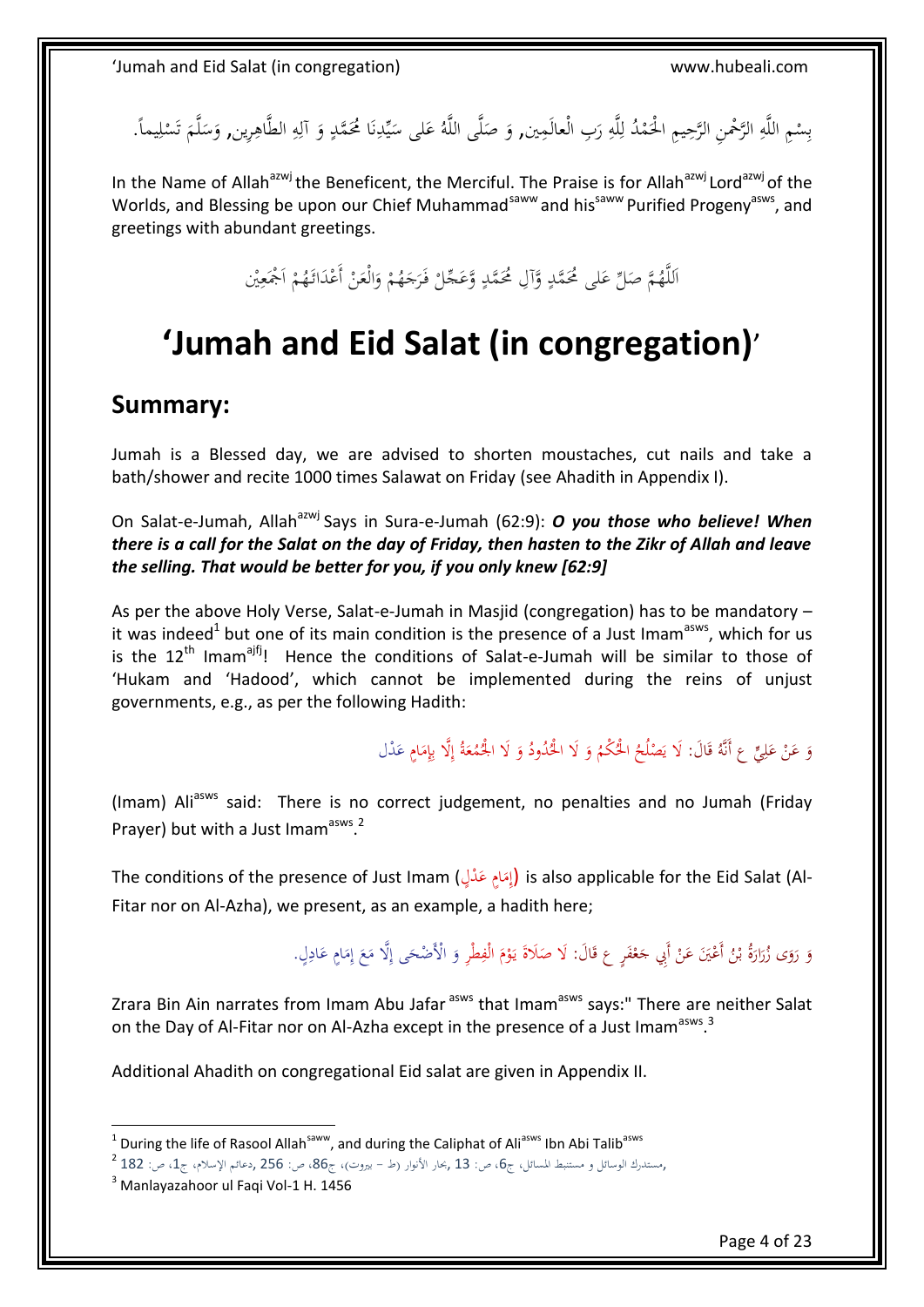#### <span id="page-4-0"></span>**Introduction:**

جَابِرٍ عَنْ أَبِي جَعْفَرٍ ع قَالَ: قُلْتُ لِأَيِّ شَيْءٍ يُخْتَاجُ إِلَى النَّبِيِّ وَ الْإِمَام؟ فَقَالَ لِبَقَاءِ الْعَالَمَ عَلَى صَلَاحِهِ ،<br>. َ َ ْ َ ْ َ ْ ا<br>ا ام<br>ا َ ِ إ <u>ً</u> ت ْ ِ<br>ءِ ∫<br>} ام<br>ا َ َ ِ نم<br>عم ٔ ب ِ ة<br>أ

'From Abu Ja'far<sup>asws</sup>, he (the narrator) said, 'I said, 'For which thing (reason) is one needy to the Prophet<sup>saww</sup> and the Imam<sup>asws</sup>?' He<sup>asws</sup> said: 'For the remaining of the world upon its correctness.<sup>4</sup> (an extract, complete Hadith is given in Appendix III)

Most Muslims offer congregational Salat (Jumah Salat) as compulsory, as per Sura-e-Jummah (62:9):

ا أَيُّهَا الَّذِينَ آمَنُوا إِذَا نُودِيَ لِلصَّلَاةِ مِنْ يَوْمِ الجُمُعَةِ فَاسْعَوْا إِلَىٰ ذِكْرِ اللَّهِ وَذَرُوا الْبَيْعَ كَ<br>. َ ِ  $\frac{1}{2}$  $\int$ <u>ٔ</u> َ ْ <u>،</u> <u>تة</u> َ **ٍ** <u>ٔ</u> يا<br>. .<br>-<br>- $\overline{\phantom{a}}$  $\ddot{\dot{\epsilon}}$ ل ل  $\ddot{\cdot}$ ِ و<br>م  $\overline{\phantom{a}}$  $\ddot{\varsigma}$ َ يا<br>. ي  $\zeta$ **ٔ** ي  $\ddot{\cdot}$ ذَٰلِكُمْ خَيْرٌ لَكُمْ إِنْ كُنْتُمْ تَعْلَمُونَ {62:9} **و** ْ و<br>ته :<br>. ا إ ْ **ٔ** َ ِ<br>ل ل

*O you those who believe! When there is a call for the Salat on the day of Friday, then hasten to the Zikr of Allah and leave the selling. That would be better for you, if you only knew [62:9]*

The above Holy Verse clearly instruct the believers that when they hear the call for the Salat (Azan), they must turn to the Zikr and leave the worldly engagements.

Allah<sup>azwj</sup> has Emphasised the importance of Salat, to be safeguarded and regularly offered (e.g., Holy Verses; 2:238-239, 3:193, 4:43, 5:58) and Allah<sup>azwj</sup> Asks us to pray at three times during the night and the day (before Fajr, after Midday and after darkness - 24:58). Allah<sup>azwj</sup> Explains in 4:102, how to offer congregational Salat during war. However, one cannot offer Salat properly from Holy Quran as Allah<sup>azwj</sup> did not Reveal its explanations and details and left these to Rasool Allah<sup>saww</sup> to describe and demonstrate Salat through his<sup>saww</sup> traditions (Sunnah).

Similarly, we need to turn to the traditions of Rasool Allah<sup>saww</sup> to better understand why there is so much emphasis on the Salat-e-Jummah that an exclusive Chapter (62) was revealed about it. As a believer, the following questions need some clarifications:

- (1) Is Salat-e-Jummah in addition to the 'Mid-day' Salat or the 'Mid-day' salat is to be fully or partially replaced by it on Friday?
- (2) Who proclaims the 'Call for the Salat' (Azan) on Friday?
- (3) How many cycles (Rak'at) are in the Salat-e-Jummah?
- (4) Is '*then hasten to the Zikr of Allah*' in congregations or to offer it, as and where one is?
- (5) Are there any prerequisites and/or exceptions for Salat-e-Jummah?

<sup>1</sup>  $^4$  Bihar-ul-Anwar, vol. 7, pp. 7 (Haqaiq-ul-wasait, pp. 245).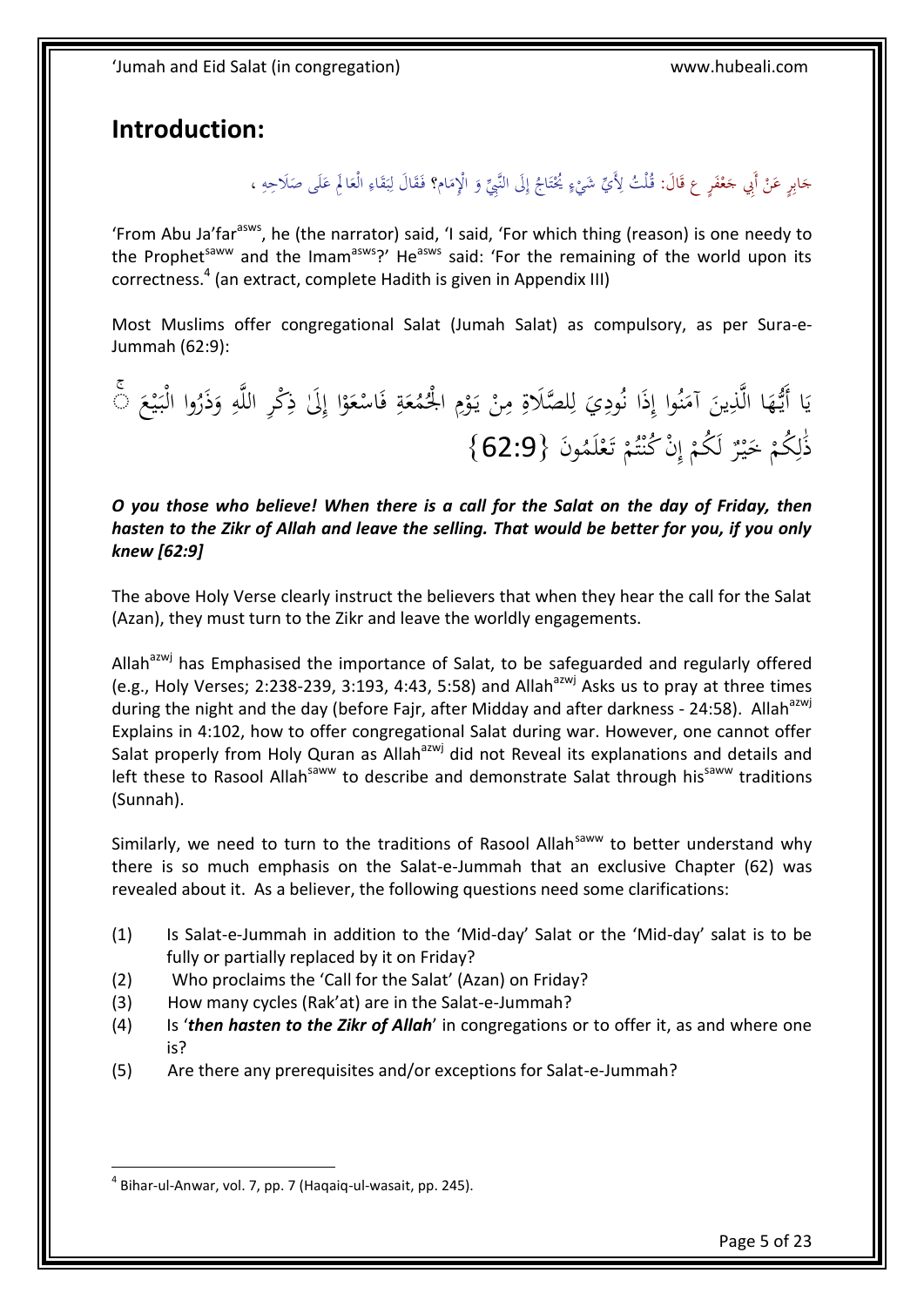One, therefore, is compelled to look into the traditions of Rasool Allah<sup>saww</sup> and the Holy Imams<sup>asws</sup> - after him<sup>saww</sup>, in order to fulfil the Divine Command as revealed in Sura-e-Jummah (62:9).

Prior to addressing the above questions, it will be beneficial to understand the interpretation of the Holy Verse (62:9), as explained by the 5<sup>th</sup> Imam<sup>asws</sup>:

ختص، الإختصاص عَنْ جَابِرٍ الجُعْفِيِّ قَالَ قَالَ أَبُو جَعْفَرٍ ع لِمَ سُمِّيَتْ يَوْمُ الجُمُعَةِ يَوْمَ الجُمُعَةِ قَالَ قُلْتُ كُخْبِرُنِي جَعَلَنِيَ اللَّهُ فِدَاكَ<br>مَسَلَمَ الْمُحْسَنَ مَنْ جَابِرٍ الجُعْفِيِّ قَال َ **ٔ** َ َ ن<br>أ ِ و<br>ا َ ِ َ  $\frac{1}{2}$ َ َ لْ َ ِ َ َ **ٔ** اپ<br>ا ¦ َ **ٔ** با<br>ا  $\overline{a}$ ِ قَالَ أَ فَلَا أُخْبِرُكَ بِتَأْوِيلِهِ الْأَعْظَمِ قَالَ قُلْتُ بَلَى جَعَلَنِيَ اللَّهُ فِدَاكَ ا ا<br>ا ِ َ ل<br>! َ َ ا<br>ا َ ِ J ٔ<br>ا ت ِ **ٔ** َ

(The book) 'Al-Ikhtisas', from Jabir Al Jufy who said,

'Abu Ja'far<sup>asws</sup> said: 'O Jabir, why was the *Jummah* named as the day of *Jummah*?' I said, 'You<sup>saww</sup> inform me, may Allah<sup>azwj</sup> make me to be your<sup>asws</sup> sacrifice.' He<sup>asws</sup> said: 'Shall l<sup>asws</sup> tell you it's magnificent explanation?' I said, 'Yes, may Allah<sup>azwj</sup> make me to be your<sup>asws</sup> sacrifice.'

#### ِ فَقَالَ يَا جَابِرُ سَمَّى اللَّهُ الجُمُعَةَ جُمُعَةً لِأَنَّ اللَّهَ عَزَّ وَ جَلَّ جَمَعَ فِي ذَلِكَ الْيَوْمِ الْأَوَّلِينَ وَ الْآخِرِينَ وَ جَمِيعَ مَا خَلَقَ اللَّهُ مِنَ الْجِنِّ وَ<br>مستقى اللَّهُ اللَّهُ الصَّلامُ ِ ْ ان<br>ا ِ  $\zeta$ َ </sub> ا<br>ا َ َ َ ¦ َ َيا نم<br>عم َ ِ<br>ृ َ َ ام<br>ا  $\zeta$ َ :<br>ا َ ْ الْإِنْسِ وَ كُلَّ شَيْءٍ خَلَقَ رَبُّنَا وَ السَّمَاوَاتِ وَ الْأَرَضِينَ وَ الْبِحَارَ وَ الْحَنَّةَ وَ النَّارَ وَ كُلَّ شَيْءٍ خَلَقَ اللَّهُ فِي الْمِيثَاقِ </sub> .<br>ا ن َ ِ<br>ء ْ َ ً<br>ا َ ُ<br>ا َ .<br>ن َ َ ُن<br>ا </sub> ا َ **ै** َ :<br>أ َ  $\overline{\phantom{0}}$ <u>بُ</u> َ َ ।<br>S

He<sup>asws</sup> said: 'Allah<sup>azwj</sup> has Named the Friday as *Jummah* because Allah<sup>azwj</sup> Mighty and Majestic Gathered (Jamm'a) in that day the former ones and the later ones, and Gathered what Allah<sup>azwj</sup> had Created from the Jinn, and the Humans, and everything our Lord<sup>azwj</sup> had Created, and the skies, and the earths, and the oceans, and the Paradise, and the Fire, and everything Allah<sup>azwj</sup> had Created, for the Covenant.

#### ِ .<br>فَأَخَذَ الْمِيثَاقَ مِنْهُمْ لَهُ بِالرُّبُوبِيَّةِ وَ لِمُحَمَّدٍ صِ بِالنُّبُوَّةِ وَ لِعَلِيٍّ عِ بِالْوَلايَةِ وَ فِي ذَلِكَ الْيَوْمِ قَالَ اللَّهُ لِلسَّمَاوَاتِ وَ الْأَرْضِ ائْتِيا طَوْعاً َ  $\ddot{z}$ یا<br>ا َ ِ ِ َ ِ ل َ ِ ِ َ ∫<br>L ل َ ï ي ب ∫ ب <sup>1</sup> ن ِ َ َ .<br>أ ا َ **ृ** ِ ل َ ِ ،<br>م ا<br>ا َ ر<br>ا ا<br>ا ،<br>' ∫<br>A ت ْ أَوْ كَرْهاً قالَتا أَتَيْنا طائِعِينَ فَسَمَّى اللَّهُ ذَلِكَ الْيَوْمَ الجُمُعَةَ لِجَمْعِهِ فِيهِ الْأَوَّلِينَ وَ الْآخِرِينَ ِ ِ **ٔ** ي <u>بّ</u> <u>ّا</u> <u>ٔ</u> َ َ ِ ∫ ِ ِ ِ ا<br>ا َ َ َ **ٔ** ا<br>ا l ا<br>ا

He<sup>azwj</sup> Took the covenant from them for His<sup>azwj</sup> Lordship, and to Muhammad<sup>saww</sup> for his<sup>saww</sup> Prophet-hood, and to Aliasws for hisasws Wilayah, and on that Day Allahazwj Said to the Heavens and the earth: *so He Said to it and to the earth: "Come, willingly or unwillingly!" They both said: 'We come willingly' [41:11]*. Allah<sup>azwj</sup> Named that day as 'Al-Jummah', because the former ones and the later ones had gathered therein.

ٍ ) مُّ قَالَ عَزَّ وَ حَلَ يا أَيُّهَا الَّذِينَ آمَنُوا إِذا نُودِيَ لِلصَّلاةِ مِنْ يَوْمِ الْحُمُعَةِ مِنْ يَوْمِكُمْ هَذَا الَّذِي جَمَعَكُمْ فِيهِ وَ الصَّلاةُ أَمِيرُ الْمُؤْمِنِينَ<br>\* َ </sub> ُ<br>أ <u>ن</u> ِ َ ∣<br>P ْ ٔ, ْ ِ<br>∕ ِ Į ل َ ∫<br>≃ ِ ن ام<br>ا َ ِ َ ن ِ ْ ِ<br>ृ َ ∫<br>} ِ ْ َ ∫<br>∪ َ ْ ∫<br>∧ **ٔ** اب<br>ا ْ ِ ع يَعْنِي بِالصَّلَاةِ الْوَلَايَةَ وَ هِيَ الْوَلَايَةُ الْكُبْرَى فَفِي ذَلِكَ الْيَوْمِ أَتَتِ الرُّسُلُ وَ الْأَنْبِيَاءُ وَ الْمَلَائِكَةُ وَ كُلُّ شَيْءٍ خَلَقَ اللَّهُ وَ الثَّقَلَانِ<br>مستقدمات ا<br>ا ي ِ ب ׇׇ֧֧֪֪֦֧֪֪֦֧֦֪֪֦֧֪ׅ֪֪֪֦֧֦֪֪ׅ֦֧ׅ֦֧ׅ֧֪ׅ֧֡֡֟֟֟֟֟֟֟֟֟֟֟֟֟֟֟֟֟֟֡֟֟֟֟֡֟֟֓֕֬֞֟֓֞֟֓֕֓֞֟֓֕֬֓֞֟֩֕֓֟֓֟֓֞֟֟֓֞֟֟֟֓֓֞֟֟֓֞֟֟֩֟֩֟ َ َ ِ ْ َ ِ ∫<br>a ْ ِيا<br>ـ َ َ ِ َ ِيا<br>ا َ ِ ∫<br>¦ ْ ُ ْ َ ِ َ َ َ َ َ ٍ الْجِنُّ وَ الْإِنْسُ وَ السَّمَاوَاتُ وَ الْأَرَضُونَ َ ا َ ا<br>ا َ ن َ

Then the Mighty and Majestic Said: *O you those who believe! When there is a call for the Salat on the day of Friday [62:9]* - from your days in which you have gathered together. And 'الصَّلَاهُ' (the Salat) is the Amir Al-Momineen $^{\text{asws}}$ , meaning by the 'Salat' as being the Wilayah', and this is the great Wilayah, for during that day (they) were brought (together) the Rasools<sup>as</sup>, and the Prophets<sup>as</sup>, and the Angels, and everything Created by Allah<sup>azwj</sup>, and the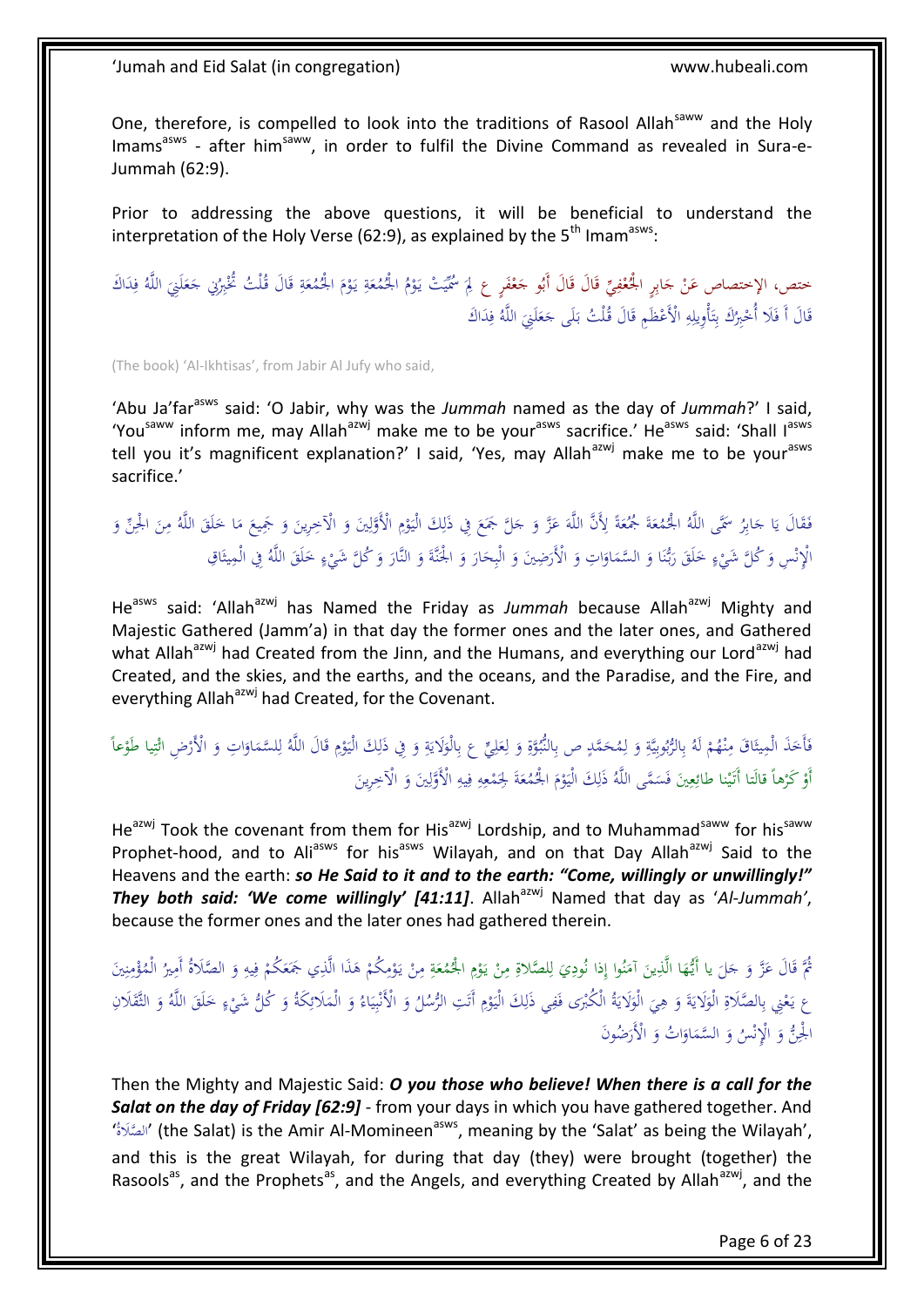two races of the Jinn and the humans, and the skies and the earths, and the Momineen by their acceptance of Allah<sup>azwj</sup> Mighty and Majestic.

ِ وَ الْمُؤْمِنُونَ بِالتَّلْبِيَةِ لِلَّهِ عَزَّ وَ حَلَّ فَامْضُوا إِلَى ذِكْرِ اللَّهِ وَ ذِكْرُ اللَّهِ أَمِير<br>مُؤْمِنِينَ ع وَ وَلَايَتَهُ خَيْرٌ لَكُمْ مِنْ بَيْعَةِ الْأَوَّلِ وَ وَلَايَتِهِ إِنْ كُنْتُمْ تَعْلَمُونَ ِ ِ .<br>أ َ َ ر<br>ا ِ į ل ِ یا<br>ا ي ِ ِ ن ∫<br>∕ ْ </sub> ∫<br>∽ ن ِ<br>ृ ْ ِ<br>∧ ।<br>। ِ َ  $\zeta$ ْ ي ∶ٌ َ **ٔ** اب<br>ا ِ ْ ِ<br>ृ ة<br>أ َ ْ ي َ یہ<br>ا الْمُؤْمِنِينَ ع وَ وَلَايَتَهُ خَيْرٌ لَكُمْ مِنْ بَيْعَةِ الْأَوَّلِ وَ وَلَايَتِهِ إِنْ كُنْتُمْ تَعْلَمُونَ َ ت ُپَا َ َ ِ ن ∫<br>∧ ْ <sup>أ</sup> ∫<br>} ِ ت ِيَّةٍ َ َ ِ َ **ٔ** ي ا<br>ا ْ ِ **ٔ** <sup>أ</sup> ت <u>ّ</u> ِ إ

And the Momineen, with the *Talbiyya* of Allah<sup>azwj</sup> Mighty and Majestic: **so be determined** *(for) the Zikr of Allah [62:9]*, and the Zikr of Allah<sup>azwj</sup> (Ali<sup>asws</sup>) is better for you than the allegiance of the first one (Abu Bakr) and his wilayah, *if you only knew [62:9]*.

فَإِذا قُضِيَتِ الصَّلاةُ يَعْنِي بَيْعَةَ أَمِيرِ الْمُؤْمِنِينَ ع فَانْتَشِرُوا فِي الْأَرْضِ يَعْنِي بِالْأَرْضِ الْأَوْصِيَاءَ أَمَرَ اللَّهُ بِطَاعَتِهِمْ وَ وَلَايَتِهِمْ كَمَا أَمَرَ ؘ<br>֞ ِ ِ ن ِ ْ ِ <u>:</u> َ **ٔ** ي ا<br>ا **ٔ** ا .<br>ا ت ْ ِّفَ<br>أ َ َ ٍ<sup>م</sup> ْ ِ ت ِيَا<br>ا َ َ ْ ِ ت َ ب ر<br>ا ام<br>ا ا<br>ا ∶ٌ <u>ٔ</u> ر<br>ا ِ **ٔ** ُيا بِطَاعَةِ الرَّسُولِ وَ طَاعَةِ أَمِيرِ الْمُؤْمِنِينَ ِ<br>ب ن ∫<br>∕ ْ ∫<br>∕ ِ ر<br>ا َ ِ ر<br>ا ب

'*But when you have accomplished the Salat* – meaning the allegiance has been pledged to Amir Al-Momineen<sup>asws</sup>, *then disperse in the earth* – meaning by the 'earth', the successors<sup>asws</sup>. Allah<sup>azwj</sup> Commanded with obeying them<sup>asws</sup>, and their<sup>asws</sup> Wilayah, just as He<sup>azwj</sup> had Commanded with the obedience to the Rasool<sup>saww</sup>, and obedience to Amir Al-Momineen<sup>asws</sup>.

> كَنَّى اللَّهُ فِي ذَلِكَ عَنْ أَسْمَائِهِمْ فَسَمَّاهُمْ بِالْأَرْضِ وَ ابْتَغُوا فَضْلَ اللَّهِ ِ ٍ ) َ ت ْ َ .<br>ا ِ ب <sup>(</sup> ٔ<br>ا <sup>(</sup> ِ<br>ئا َ ْ J

Allah<sup>azwj</sup> (Utilised) teknonyms about their<sup>asws</sup> names regarding that, so He<sup>azwj</sup> Named them<sup>asws</sup> as the 'earth', and seek from the Grace of Allah [62:10].

قَالَ جَابِرٌ وَ ابْتَغُوا مِنْ فَضْلِ اللَّهِ قَالَ تَحْرِيفٌ هَكَذَا نَزَلَتْ وَ ابْتَغُوا فَضْلَ اللَّهِ عَلَى الْأَوْصِيَاءِ وَ اذْكُرُوا اللَّهَ كَثِيراً لَعَلَّكُمْ تُفْلِحُونَ .<br>أ ٍ<br>پر َ ِ ْ **ٍ** َ ت .<br>أ َ ْ َ  $\overline{a}$ ِ َ َ ِ **∶** ْ َ ِ ٍ )<br>ا ا<br>أ ت ْ َ لَ َ َ َ ِ .<br>م

Jabir said, 'and seek from the Grace of Allah [62:10]?' He<sup>asws</sup> said: 'An alteration! This is how it was Revealed: *and seek the Grace of Allah to be upon successors and remember Allah much, that you may be successful [62:10]*'.

مُّ خَاطَبَ اللَّهُ عَزَّ وَ حَلَّ فِي ذَلِكَ الْمَوْقِفِ مُحَمَّداً ص فَقَالَ يَا مُحَمَّدُ إِذا رَأَوْا الشُّكَّاكُ وَ الْجَاحِدُونَ بِحَارَةً يَعْنِي الْأَوَّلَ أَوْ لَهُواْ يَعْنِي َ نم<br>عم **ٔ** َ J َ </sub> َ َ َ <u>ٔ</u> َ ِ َ َ ً َ اپ<br>ا ا<br>ا ْ ْ ب<br>ا الثَّابِيَ انْصَرَفُوا إِلَيْهَا قَالَ َ َ **ٔ** ِ َ ا<br>ا َ

Then Allah<sup>azwj</sup> Mighty and Majestic, in that position, Addresses Muhammad<sup>saww</sup>, so He<sup>azwj</sup> Said: *And when they see [62:11]* i.e., the doubters and the ungrateful ones, *trade* - meaning the first one (Abu Bakr) *or sport* - meaning the second one (Umar), *they disperse to go to them*'.

> قُلْتُ انْفَضُّوا إِلَيْها قَالَ تَخْرِيفٌ هَكَذَا نَزَلَتْ **ٔ** ِ َ لَ َ َ ن<br>ا

'I said, '(It is): *they break (the Salat) to (go) to it [62:11]'*. He<sup>asws</sup> said: 'An alteration. This is how it was Revealed!

Page 7 of 23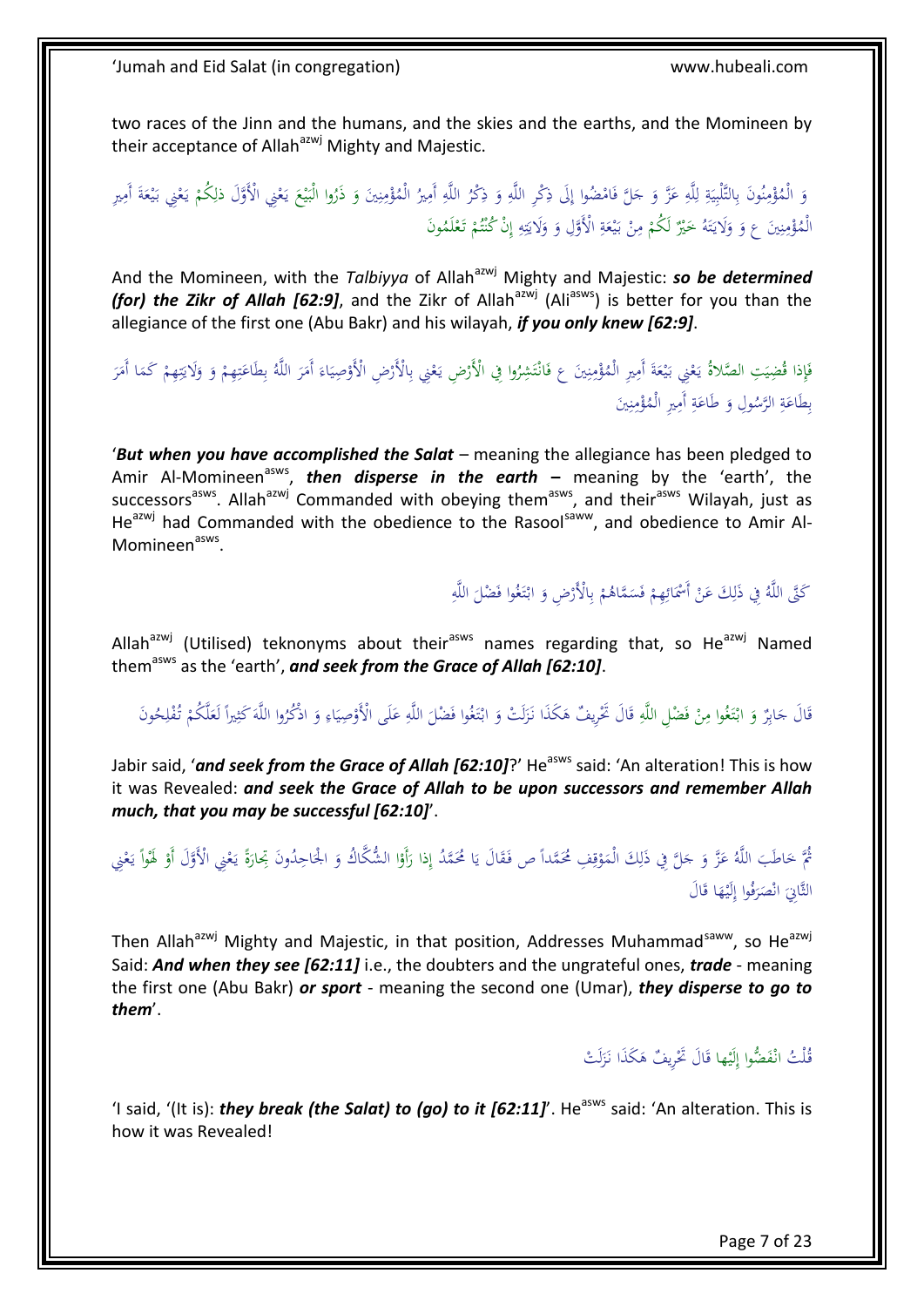وَ تَرَكُوكَ مَعَ عَلِيٍّ قَائِماً قُلْ يَا مُحَمَّدُ ما عِنْدَ اللَّهِ مِنْ وَلَايَةِ عَلِيٍّ وَ الْأُوْصِيَاءِ خَيْرٌ مِنَ اللَّهْوِ وَ مِنَ التَّجارَةِ يَعْنِي بَيْعَةَ الْأَوَّلِ وَ الثَّانِي<br>نُذِينَ اتَّقَوْا پا ي **ٔ** ِ َ ِ ي<br>أ  $\zeta$ ا<br>ا َ َ ِ ا<br>ا ن ِ ا<br>ا **ٔ** َ ِ ي<br>ا ِ یا<br>ا َ <u>ّ</u> ِ َ َ **ٍ** َ ْ َ **ٍ** َ ة<br>أ َ ْ ي ابل<br>ا **ٔ** اب<br>ا ْ لَّذِينَ اتَّقَوْا َ ِ ا ل

And they leave you standing – with Ali<sup>asws</sup>. Say: - O Muhammad<sup>saww</sup>! 'Whatever is in the Presence of Allah – from the Wilayah of Ali<sup>asws</sup> and the successors<sup>asws</sup>, is better than the *sport and the trade* – meaning the first one (Abu Bakr) and the second one (Umar), *for those who are pious [62:11]*'.

> ا <u>ٔ</u> قَالَ قُلْتُ لَيْسَ فِيهَا لِلَّذِينَ اتَّقَوْا َ ِ ا  $\overline{\phantom{a}}$ ِ ً<br>ا .<br>أ

He (the narrator) said, 'I said, 'There aren't (the Words): '*For those who are pious*' in it?'

ا **ٔ** قَالَ فَقَالَ بَلَى هَكَذَا نَزَلَتْ وَ أَنْتُمْ هُمُ الَّذِينَ اتَّقَوْا وَ اللَّهُ خَيْرُ الرَّازِقِينَ.<br>-َ ِ ْ ت ْ َ لَ َ َ ِ ْ َ

He (the narrator) said, 'So he<sup>asws</sup> said: 'Yes, this is how the Verse was Revealed, and you (Shias), are those who are pious, and Allah is the best of the sustainers [62:11]'<sup>'.56</sup>

#### <span id="page-7-0"></span>**Compulsory Salat in a Week are 35 (from one Friday to the next)**

This means daily five salat times the seven day (35), so one must replace one of the compulsory Salat (i.e., Zohar Salat) in order to stay within the counting of the 35 compulsory salat – here with the following Hadith (from Al-Kafi), we answer the questions (1) & (4):

مُحَمَّدُ بْنُ إِسْمَاعِيلَ عَنِ الْفَضْلِ بْنِ شَاذَانَ وَ عَلِيُّ بْنُ إِبْرَاهِيمَ عَنْ أَبِيهِ جَمِيعاً عَنْ حَمَّادِ بْنِ عِيسَى عَنْ حَرِيزٍ عَنْ زُرَارَةَ عَنْ أَبِي جَعْفَرٍ ْ ب .<br>; ِ ِ .<br>.<br>. َ ِ َ .<br>. ِ إ ب ِ َ َ ْ َ  $\zeta$ ٔ<br>ا ِ إ ب .<br>-<br>- $\ddot{\phantom{0}}$ ِ ْ َ .<br>-<br>-َ َ .<br>.<br>. َ ( عليه السلام ) قَالَ فَرَضَ اللَّهُ عَلَى النَّاسِ مِنَ الجُمْعَةِ إِلَى الجُمْعَةِ خَمْساً وَ ثَلَاثِينَ صَلاةً مِنْهَا صَلَاةً وَاحِدَةً فَرَضَهَا اللَّهُ فِي جَمَاعَةٍ<br>مَا الْعَلَامُ الْقَالَمَ الْقَالِمِينَ مِنَ الْج  $\triangleleft$ ِ  $\ddot{\phantom{0}}$ ٍ<br>با َ <u>ہ</u> َ ِ إ ِ َ َ ِ َ ِّفَ  $\ddot{a}$ َ َ َ َ  $\ddot{\phantom{0}}$ .<br>.<br>. وَ هِيَ الْحُمُعَةُ وَ وَضَعَهَا عَنْ تِسْعَةٍ عَنِ الصَّغِيرِ وَ الْكَبِيرِ وَ الْمُحْنُونِ وَ الْمُسَافِرِ وَ الْعَبْدِ وَ الْمَرْأَةِ وَ الْمَرِيضِ وَ الْأَعْمَى وَ مَنْ كَانَ  $\triangleleft$ َ َ َ َ ِ َ  $\overline{a}$ َ  $\overline{a}$ َ  $\ddot{c}$ ر<br>. ٍ<br>م َ ∫<br>∙ ْ ب َ َ ِ  $\ddot{\phantom{0}}$ َ ن ْ َ َ ِ<br>قبا َ *<u>2</u>* َ ْ ِ .<br>-<br>- $\overline{\phantom{a}}$ َ عَلَى رَأْسِ فَرْسَخَيْنِ .<br>. .<br>. َ

Muhammad Bin Ismail, from Al Fazl Bin Sh*azaan* and Ali Bin Ibrahim, from his father, altogether from Hammad Bin Isa, from Hareyz, from Zurara, from;

Abu Ja'far<sup>asws</sup> (5<sup>th</sup> Imam<sup>asws</sup>) has said: 'Allah<sup>azwj</sup> Necessitated upon the people, from the Friday to the Friday, thirty-five (35) Salats; from it is one Salat which Allah<sup>azwj</sup> Necessitated

<u>.</u>

 $<sup>5</sup>$  Bihar Al Anwaar – V 23, The book of Imamate, P 1 Ch 67 H 126</sup>

<sup>6</sup> Bihar Vol-24.Page-399, Vol-86.Page-277, Vol-89 Page-63,Aliqtasas Page-128,Fiq-e-Alquran V0l-1.Page-131,Gayat Almaarm(syed hashim bahrani)Vol-4.Page-231,Markaz Al-Mustafah.Page-128

<sup>(</sup>Sunni Ref:)- Al-Mauta(imam-e-malik)Vol-1.Page-106,Tanveer ul Alhawalak(jalaluddin suyuti) Page-127,Alistaskar(ibne AbdulBar)Vol-2.Page-35,Tafseer Alquran(abdul raziq alsinani)Vol-3.Page-291,Jame ul bayan(ibne jarir al-tbri)Vol-28.Page-127/129,fahrist ibne bagdadi(ibne nadeem bagdadi)Page-34,Al waif bilwafiyath(al safdi)Vol-2 Page-29,Al-bukari.vol-6.Page-63,kitab ul masnad(imam shafai) page 50, Tafseer e Qummi Vol-2.page-367,Tafseer e Safi v-5.p-174,AlBurhan v-5.p-334,Majmaul bayan v-5.p-525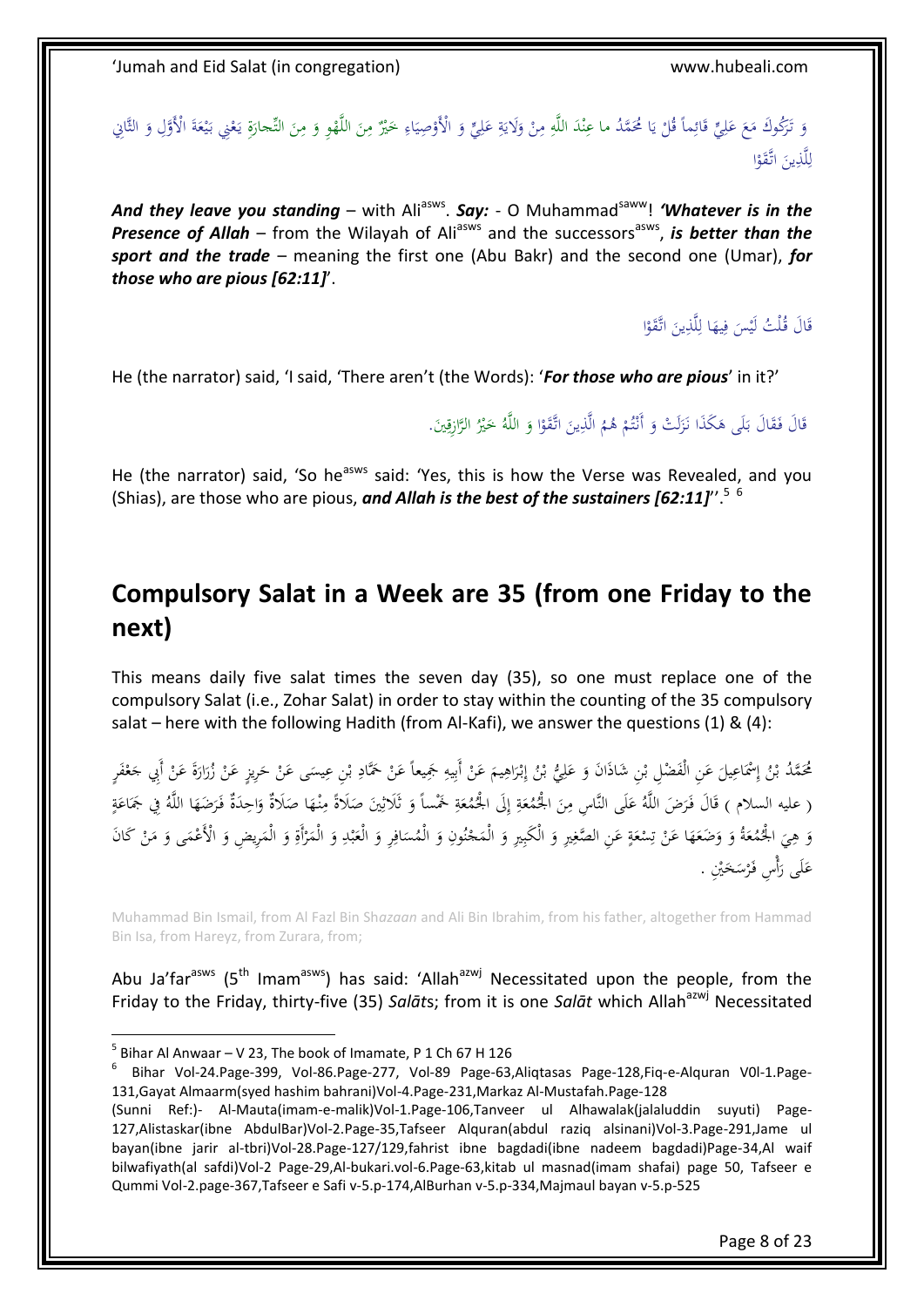to be in a *Jam'at*, and it is the Friday (*Salāt*) and Dropped it from nine – (i) The young, and (ii) the old, and (iii) the insane, and (iv) the traveller, and (v) the slave, and (vi) the woman, and (vii) the sick, and (viii) the blind, and (iv) the one who was upon more than two Farsakhs (six miles)'. $7$ 

From the above Hadith, it is clear that the Salat-e-Jumah is compulsory when its conditions are fulfiled and it will replace the Zohar Salat on Friday. The nine people as well as those who live outside six miles distance of congregation Salat on Friday are exempt from its mandatory attendance. Hence Salat-e-Jummah is compulsory for everyone but with some exclusions – the next question arises is: Are there any other exclusions or only the nine (as in above Hadith) plus the 6 miles distance from where is Azan is called, are the only ones? Let's review first those conditions in which Salat-e-Jummah, under congregations (*Jamat*) becomes compulsory.

#### <span id="page-8-0"></span>**Mandatory Salat-e-Jummah Conditions:**

Below we look at one of the main conditions of the validity of the holding (the Jumah Salat in congregations) – is the presence of the Just Imam<sup>asws</sup> – who orders to call people to pray Salat-e-Jumah! If we consider that it will be an imam who is leading the Friday Prayer and he has to be just, then in some places where just imams are calling and leading the Salat-e-Jumah – it will be valid - whereas at other places it will be invalid! This addresses our question (2).

The above will make the Salat-e-Jumah's status similar to other Salat offered in the Masajid (Mosques) – which certainly is not the case! These points need further clarifications – we will try to understand in the following section.

#### <span id="page-8-1"></span>**Presence of the Just Imamasws is Mandatory:**

وَ عَنْ جَعْفَرِ بْنِ مُحَمَّدٍ ص أَنَّهُ قَالَ: لَا جُمُعَةَ إِلَّا مَعَ إِمَامٍ عَدْلٍ تَقِيٍ. ْ َ **ٔ** َ َ َ َ إ  $\zeta$ ام<br>أ ام<br>ا ِ إ ِ

Jaffar Bin Muhammad<sup>asws</sup> said: There is no Jummah, but with <u>Just and Taqi (pious</u>) lmam<sup>asws</sup>.<sup>8</sup>

> وَ عَنْ أَبِي جَعْفَرٍ مُحَمَّدِ بْنِ عَلِيٍّ عِ أَنَّهُ قَالَ: تَجِبُ الجُمُعَةُ عَلَى مَنْ كَانَ مِنْهَا عَلَى فَرْسَخَيْنِ إِذَا كَانَ الْإِمَامُ عَدْلًا. َ ِ َ ْ ب ِ ُمُ **ٔ** َ ْ َ َ ر<br>ا ْ ام<br>ا َ ن ر<br>ا ر<br>ا ِ ام<br>ا

Abi Jafar Muhammad<sup>asws</sup> Bin Ali<sup>asws</sup> said: It is compulsory to offer Jumah for those who are within Two Farsakhs<sup>9</sup> (distance) <u>from the Just Imam<sup>asws</sup>.</u><sup>10</sup> - Here we answer the 5<sup>th</sup> question.

<u>.</u>

 $^7$  Al Kafi V 3 – The Book of Salāt CH 68 H 6

 $^8$  الأنوار (ط – بيروت)، ج $86$ ، ص: 256 ,دعائم الإسلام، ج1، ص: 182 ,مستدرك الوسائل و مستنبط المسائل، ج6، ص: 13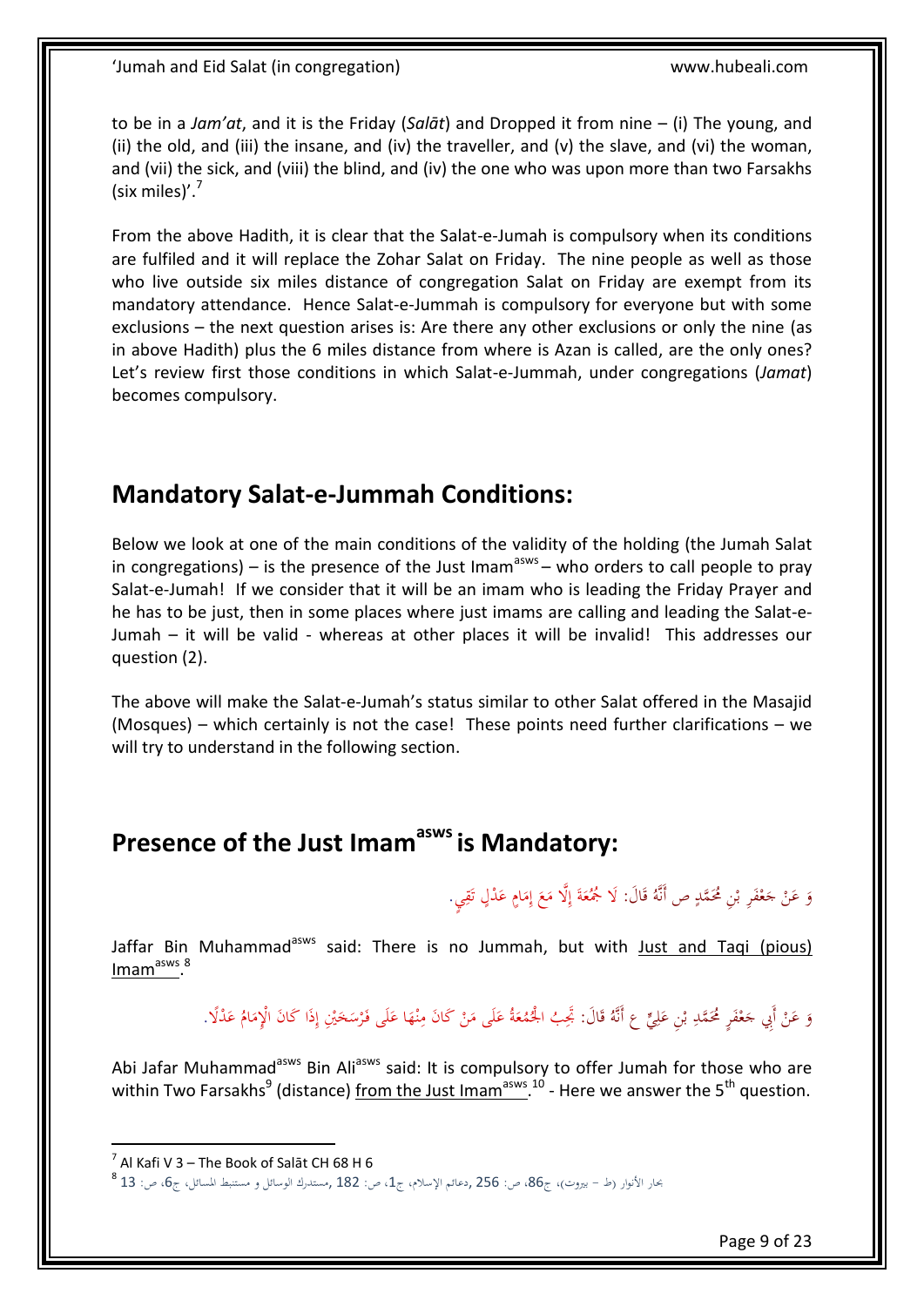#### <span id="page-9-0"></span>**Who is the Just Imam?**

In the Hadith below we see the conditions of the establishing the 'Hukam'<sup>11</sup>, 'Hadood' and 'Jumah' are the same - the presence of a Just Imam<sup>asws</sup>!!

> عَنْ عَلِيٍّ ع أَنَّهُ قَالَ: لَا يَصْلُحُ الْحُكْمُ وَ لَا الْحُدُودُ وَ لَا الْحُمْعَةُ إِلَّا بِإِمَامٍ عَدْل َ ِ ي<br>أ ْ ي َ َ َ إ ام<br>ا ِ

Ali<sup>asws</sup> said: There is no correct judgement, no penalties and no Jumah (Friday Prayer) but with a Just Imam<sup>asws</sup>.<sup>12</sup>

Therefore, since the 'Hukam' (of Divine Justice) cannot be executed neither the 'Hadood' (Islamic Punishments) as all the governments in the world are un-Islamic and unjust; **hence the Salat-e-Jumah cannot be held until the establishment of the Justice. It will prevail, Insha Allah, after the reappearance of the 12th Imamajfj .**

Further Ahadith on the recognition of the Just Imam<sup>asws</sup> are included in the Appendix IV. Some historical accounts on Salat e Jumah are given in Appendix V.

#### <span id="page-9-1"></span>**Salat-e-Jumah has two Rak'at and Sermon of the Imamasws is equal to two Rak'at:**

عَلِيُّ بْنُ إِبْرَاهِيمَ عَنْ إَبِيهِ عَنْ حَمَّادِ بْنِ عِيسَى عَنْ حَرِيزٍ عَنْ مُحَمَّدِ بْنِ مُسْلِمٍ قَالَ سَأَلْتُهُ عَنِ الجُمُعَةِ فَقَالَ بِأَذَانٍ وَ إِقَامَةٍ يَخْرُجُ الْإِمَامُ ِ َ َ  $\ddot{\phantom{0}}$ َ ِ ــ<br>أ **ٔ** ب ∫<br>∙ ْ َ  $\ddot{\phantom{0}}$ ْ ب ِ ِ ِ<br>پ ْ ا ِ َ .<br>أ ِ إ ب  $\overline{\phantom{a}}$ <u>ۃ</u>  $\overline{\phantom{a}}$ َ ِ إ َ ِ نم<br>عم ِ َ بَعْدَ الْأَذَانِ فَيَصْعَدُ الْمِنْبَرَ وَ يَخْطُبُ لَا يُصَلِّي النَّاسُ مَا دَامَ الْإِمَامُ عَلَى الْمِنْبَر قَالِمَ الْمِنْبَرِ قَدْرَ مَا يَقْرَأُ قُلْ هُوَ اللَّهُ  $\overline{\phantom{a}}$ َ .<br>. .<br>ا <u>:</u> ن َ ي ِّبَا **ـ** و<br>ا . َ **ٔ** َ ب<br>ا  $\overline{\phantom{a}}$ َ ∫<br>√ י, ن َ  $\overline{\phantom{a}}$ ب<br>ا ∫<br>√ י, ن َ  $\overline{\phantom{a}}$ َ ٔ<br>ا ا<br>ا أَخَذٌ ثُمَّ يَقُومُ فَيَفْتَتِحُ خُطْبَتَهُ ثُمَّ يَنْزِلُ فَيُصَلِّي بِالنَّاسِ ثُمَّ يَقْرَأُ بِحِمْ فِي الزَّكْعَةِ الْأُولَى بِالجُمُعَةِ وَ فِي الثَّانِيَةِ بِالْمُنَافِقِينَ. ï َ ْ َ ُبا<br>ا  $\overline{\phantom{a}}$ ي َ **:** ن .<br>ا : ت ؘ ِ ت :با ت .<br>أ ا<br>ا َ ِ ِ .<br>. ن ِ ب ة<br>إ **ٔ** ي  $\ddot{u}$ َ ة<br>إ َ ِ ب

Ali Bin Ibrahim, from his father, from Hammad Bin Isa, from Hareyz, from Muhammad Bin Muslim who said,

'I asked him<sup>asws</sup> about the Friday (Salat). So he<sup>asws</sup> said: 'By an *Azan* and an *Iqamah*. The prayer leader would come out after the *Azan*, so he would ascend the pulpit and address. The people should not pray *Salāt* for as long as the prayer leader is upon the pulpit. Then the prayer leader should sit upon the pulpit for a measurement of what it takes to recite *[112:1] Say He Allah is One* (Chapter 112). Then he should be standing, so he should open his sermon, then descend. So he should pray *Salāt* with the people (leading them), then

<sup>&</sup>lt;sup>9</sup> One Farsakh is equal to 3 miles.

 $^{10}$  بحار الأنوار (ط – بيروت)، ج86، ص: 255 ,دعائم الإسلام، ج1، ص: 181 10

 $11$  Divine Law and Punishment which can only be valid under the leadership of a Divine Messenger.

 <sup>,</sup>مستدرك الوسائل و مستنبط املسائل، ج،6 ص: 13 ,حبار اْلنوار )ط - بريوت(، ج،86 ص: 256 ,دعائم اإلسَلم، ج،1 ص: 182 <sup>12</sup>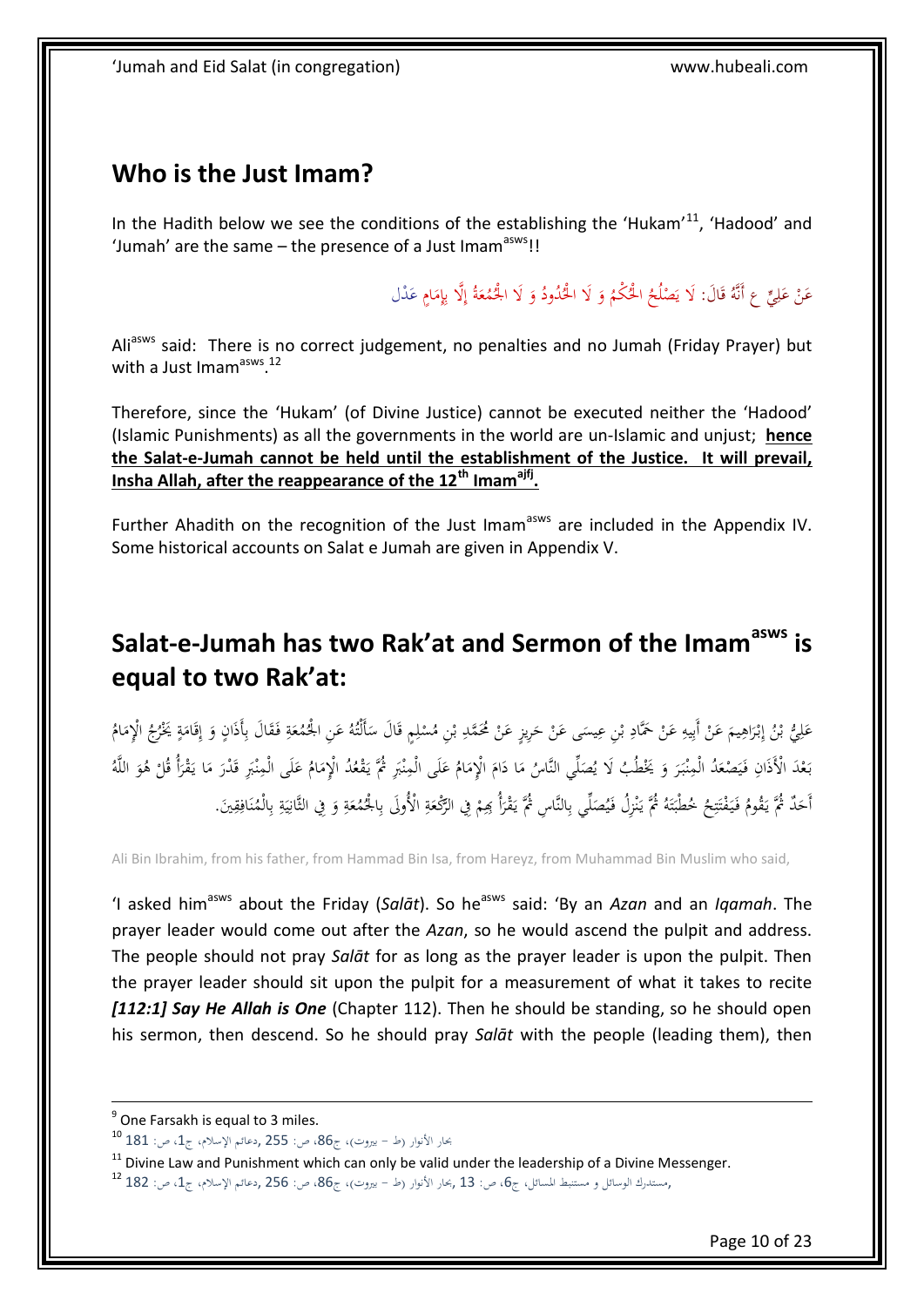recite with them in the first *Rak'at* with the (Surah) Al-Jummah (Chapter 62), and in the second (*Rak'at*) with the (Surah) Al-Munafiqeen (Chapter 63)'.<sup>13</sup>

1  $^{13}$  Al Kafi V 3 – The Book of Salāt CH 70 H 7

Page 11 of 23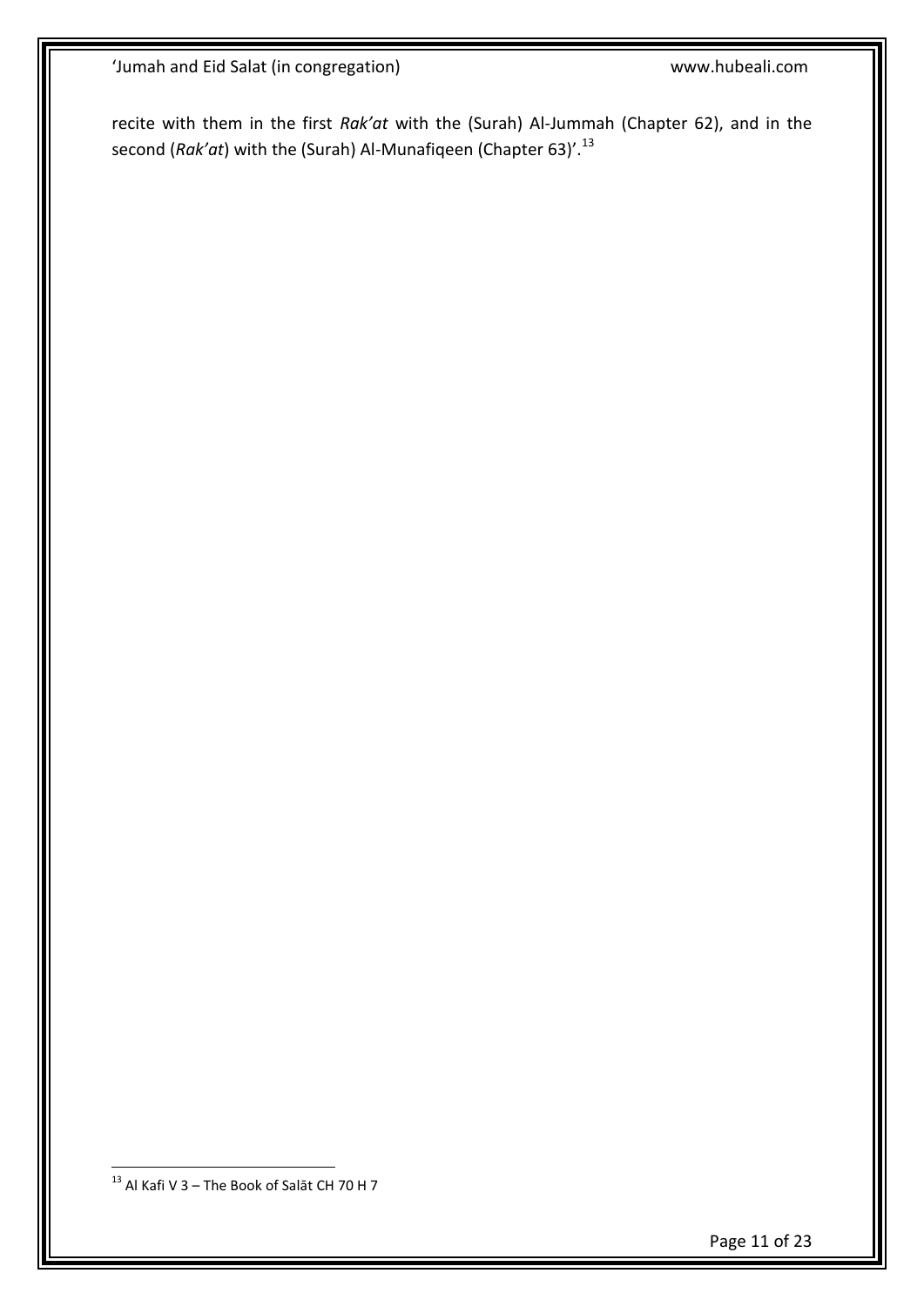# **APPENDIX I**

#### <span id="page-11-1"></span><span id="page-11-0"></span>**Jumah (Friday) Recommendations**

#### <span id="page-11-2"></span>**Cutting nails and moustaches on Friday:**

ي ِ مُحَمَّدُ بْنُ يَحْيَى عَنْ أَحْمَدَ بْنِ مُحَمَّدٍ عَنِ الْحُسَيْنِ بْنِ سَعِيدٍ عَنْ مُحَمَّدِ بْنِ الْحُصَي<br>بَرَ مَنْ مُحَمَّدٍ بْنِ الْعَلاءِ عَنْ أَحْمَدَ بْنِ مُحَمَّدٍ مَنْ الْحُصَيْنِ عَنْ لَحَصَيْنِ عَنْ عُمَرَ ا ٔ<br>أ ْ ب َ .<br>∙ ْ ب **ـ** .<br>.<br>. َ ب ِ ْ ب َ .<br>-<br>-ِ َ ْ ب ِ ْ َ َ ٍ<br>م ْ ْ ب ِ .<br>.<br>. **ٍ** اللَّهِ ( عليه السلام ) قَالَ سَمِعْتُهُ يَقُولُ مَنْ أَخَذَ مِنْ شَارِبِهِ وَ قَلَّمَ مِنْ أَظْفَارِهِ يَوْمَ الْجُمُعَةِ ثُمَّ قَالَ.  $\ddot{\epsilon}$ َ َ <u>ٔ</u> با<br>ا .<br>م .<br>.<br>. **∕** ا َ َ ِ ِ َ ْ ا<br>ا َ ت ْ ن<br>نا ِ َ

Muhammad Bin Yahya, from Ahmad Bin Muhammad, from Al Husayn Bin Saeed, from Muhammad Bin Al Husayn, from Umar Al Jurjany, from Muhammad Bin Al A'ala,

(It has been narrated) from Abu Abdullah<sup>asws</sup>, said, 'I heard him<sup>asws</sup> saying: 'The one who takes (trims) from his moustache and clips from his nails on the day of Friday, then says,

> .<br>∙ بِسْمِ اللَّهِ عَلَى سُنَّةِ مُحَمَّدٍ وَ آلِ مُحَمَّدٍ َ **ٍ** ; َ ِ ْ ب

'In the Name of Allah<sup>azwj</sup>, upon the Sunnah of Muhammad<sup>saww</sup> and the Progeny<sup>asws</sup> of Muhammad<sup>saww</sup>

> ْكَتَبَ اللَّهُ لَهُ بِكُلِّ شَعْرَةٍ وَ كُلِّ قُلاَمَةٍ عِتْقَ رَقَبَةٍ وَ ۖ لَمْ يَمْرَضْ مَرَضاً يُصِيبُهُ إِلَّا مَرَضَ الْمَوْتِ ِ ب َ ْ **ै**  $\overline{\phantom{a}}$ إ ا<br>ا **أ** َ *<u>2</u>* َ ب َ َ َ ت *<u>2</u>*  $\overline{\phantom{a}}$ َ َ و<br>ا

Allah<sup>azwj</sup> would Write for him, with every hair and every clipping, (the Rewards of) a freeing of a neck, and he would not become sick with a sickness except for the sickness of death'.<sup>14</sup>

#### <span id="page-11-3"></span>**Taking Bath/shower is mandatory on Friday:**

ْ ب َ مُحَمَّدُ بْنُ يَحْيَى عَنْ مُحَمَّدِ بْنِ الْحُسَيْنِ عَنْ صَفْوَانَ بْنِ يَحْيَى عَنْ مَنْصُورِ بْنِ حَازِمٍ عَنْ أَبِي عَبْدِ اللَّهِ ( عليه السلام ) قَالَ الْغُسْلُ يَوْمَ<br>مُ .<br>. **ٍ** َ **ٔ** ن ا<br>ا ْ َ ْ ا َ  $\overline{\phantom{a}}$ ْ ب ِ ْ َ ب ْ ب<br>ا **ٔ** َ ِ ِ الْجُمُعَةِ عَلَى الرِّجَالِ وَ النِّسَاءِ فِي الْحَضَرِ وَ عَلَى الرِّجَالِ فِي السَّفَرِ .<br>. .<br>م َ َ َ ِ  $\ddot{\phantom{0}}$ َ َ َ  $\ddot{\epsilon}$ َ

Muhammad Bin Yahya, from Muhammad Bin Al Husayn, from Safwan Bin Yahya, from Mansour Bin Hazim,

(It has been narrated) from Abu Abdullah<sup>asws</sup> having said: 'Both men and women should take a shower/bath on Friday when at home. If travelling, men should take a shower'.<sup>15</sup>

 $14$  Al Kafi V 3 – The Book of Salāt CH 67 H 2

 $15$  Al Kafi V 3 – The Book of Salāt CH 67 H 3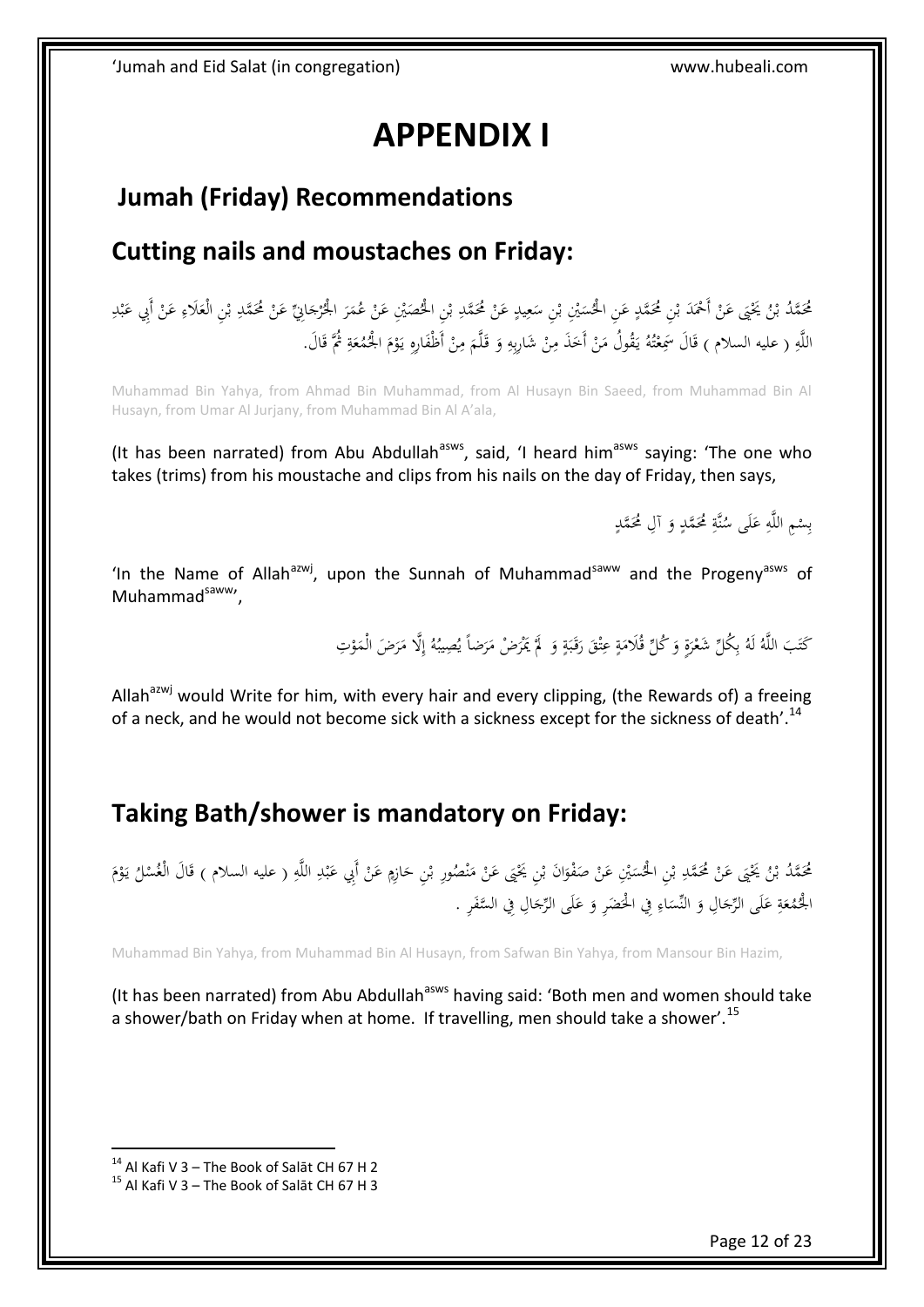عَلِيُّ بْنُ إِبْرَاهِيمَ عَنْ أَبِيهِ عَنْ حَمَّادِ بْنِ عِيسَى عَنْ حَرِيزٍ عَنْ زُرَارَةَ قَالَ قَالَ أَبُو جَعْفَرٍ ( عليه السلام ) لَا تَدَعِ الْغُسْلَ يَوْمَ الْجُمُعَةِ .<br>م ْ َ َ َ َ َ :<br>.<br>. َ  $\ddot{\phantom{0}}$ **ٔ** ب **∶** ِ ِ<br>پ ْ ا ِ َ ٔ. ِ إ ب ِ َ  $\ddot{a}$ َ َ <u>ٔ</u> ب<br>:  $\overline{\phantom{0}}$ **ٔ** فَإِنَّهُ سُنَّةٌ وَ شَمَّ الطِّيبَ وَ الْبَسْ صَالِحَ ثِيَابِكَ وَ لْيَكُنْ فَرَاغُكَ مِنَ الْغُسْلِ قَبْلَ الزَّوَالِ فَإِذَا زَالَتْ فَقُمْ وَ عَلَيْكَ السَّكِينَةَ وَ الْوَقَارَ وَ<br>مَسَنَّةٌ وَ شَمَّ الطِّيبَ وَ الْبَس ِ ٍ<br>أ َ ٍ<sup>ّ</sup> ب َ ا<br>ا َ **∕** َ ْ ا<br>ا َ ِ ا<br>ا ي ِ :<br>فيا  $\zeta$ ِ  $\overline{\phantom{a}}$ َ َ َ ِ ِ<br>أ َ ر<br>ا َ َ َ .<br>. َ َ ْ زا<br>ن قَالَ الْغُسْلُ وَاجِبٌ يَوْمَ الْجُمُعَةِ . ; َ َ <u>ٔ</u> .<br>ا َ ْ َ

Ali Bin Ibrahim, from his father, from Hammad Bin Isa, from Hareyz, from Zurara who said,

'Abu Ja'far<sup>asws</sup> said: 'Do not neglect the washing (shower) on the day of Friday, for it is a Sunnah, and wear the perfume, and wear the best of your clothes, and let you take the shower before the midday. So when it is midday, stand, and upon you should be the tranquillity and the dignity'. And he<sup>asws</sup> said: 'The shower is Obligatory on the day of Friday'. 16

َ عَلِيُّ بْنُ إِبْرَاهِيمَ عَنْ أَبِيهِ وَ مُحَمَّدُ بْنُ إِسْمَاعِيلَ عَنِ الْفَضْلِ بْنِ شَاذَانَ جَمِيعاً عَنْ حَمَّادِ بْنِ عِيسَى عَنْ حَرِيزٍ عَنْ زُرَارَةَ وَ الْفُضَيْلِ قَالَا<br>ِ ِ إ ب َ ِ ِ ْ ا ∫<br>∫ َ ْ ∣ٍ<br>≀ إ ب ؚۣ<br>پا َ َ ْ َ َ َ .<br>.<br>. َ  $\ddot{\phantom{0}}$ ْ ب .<br>∶ ْ َ ٍ<sup>ا</sup> قُلْنَا لَهُ أَ يُجْزِئُ إِذَا اغْتَسَلْتُ بَعْدَ الْفَجْرِ لِلْجُمُعَةِ قَالَ نَعَمْ .<br>-ْ َ َ ; َ į ْ ٔ<br>ا ْ َ  $\overline{\mathsf{l}}$  $\overline{a}$ ِ <u>ٔ</u> ٔ<br>ا

Ali Bin Ibrahim, from his father, and Muhammad Bin Ismail, from Al Fazl Bin Sh*azaan*, altogether from Hammad Bin Isa, from Hareyz, from Zurara and Al Fuzayl who both said,

'We both said to him<sup>asws</sup>, 'Would it suffice if the washing for the Friday is done after the dawn?' He<sup>asws</sup> said: 'Yes'.<sup>17</sup>

#### <span id="page-12-0"></span>**Reciting Salawat:**

وَ قَالَ يَا عُمَرُ إِنَّ مِنَ السُّنَّةِ أَنْ تُصَلِّيَ عَلَى مُحَمَّدٍ وَ عَلَى أَهْلِ بَيْتِهِ فِي كُلِّ يَوْمِ جُمُعَةٍ أَلْفَ مَرَّةٍ وَ فِي سَائِرِ الْأَيَّامِ مِائَةَ مَرَّةٍ . <sub>2</sub> َ **ٍ** ْ ب<br>ا ِ ِ<br>ب ت .<br>: ي اب<br>ا å. َ َ **ٍ** َ  $\ddot{\cdot}$  $\overline{\phantom{a}}$ ; َ **∕** ِ إ ا<br>ا يا<br>. ن<br>ن َ ام<br>ا ِ ِ<br>ئې ٔ<br>أ َ  $\overline{\phantom{a}}$ لْ

And Imam-<sup>asws</sup> said: 'O Umaro! It is from the Sunnah that you should send Salawat upon Muhammad<sup>-saww</sup> and upon the People<sup>-asws</sup> of his-<sup>saww</sup> Household during every Friday, **a thousand times**; and in the rest of the days, **one hundred times**'. 18

1

 $^{16}$  Al Kafi V 3 – The Book of Salāt CH 67 H 4

 $17$  Al Kafi V 3 – The Book of Salāt CH 67 H 8

 $18$  Al Kafi V 3 – The Book of Salāt CH 66 H 13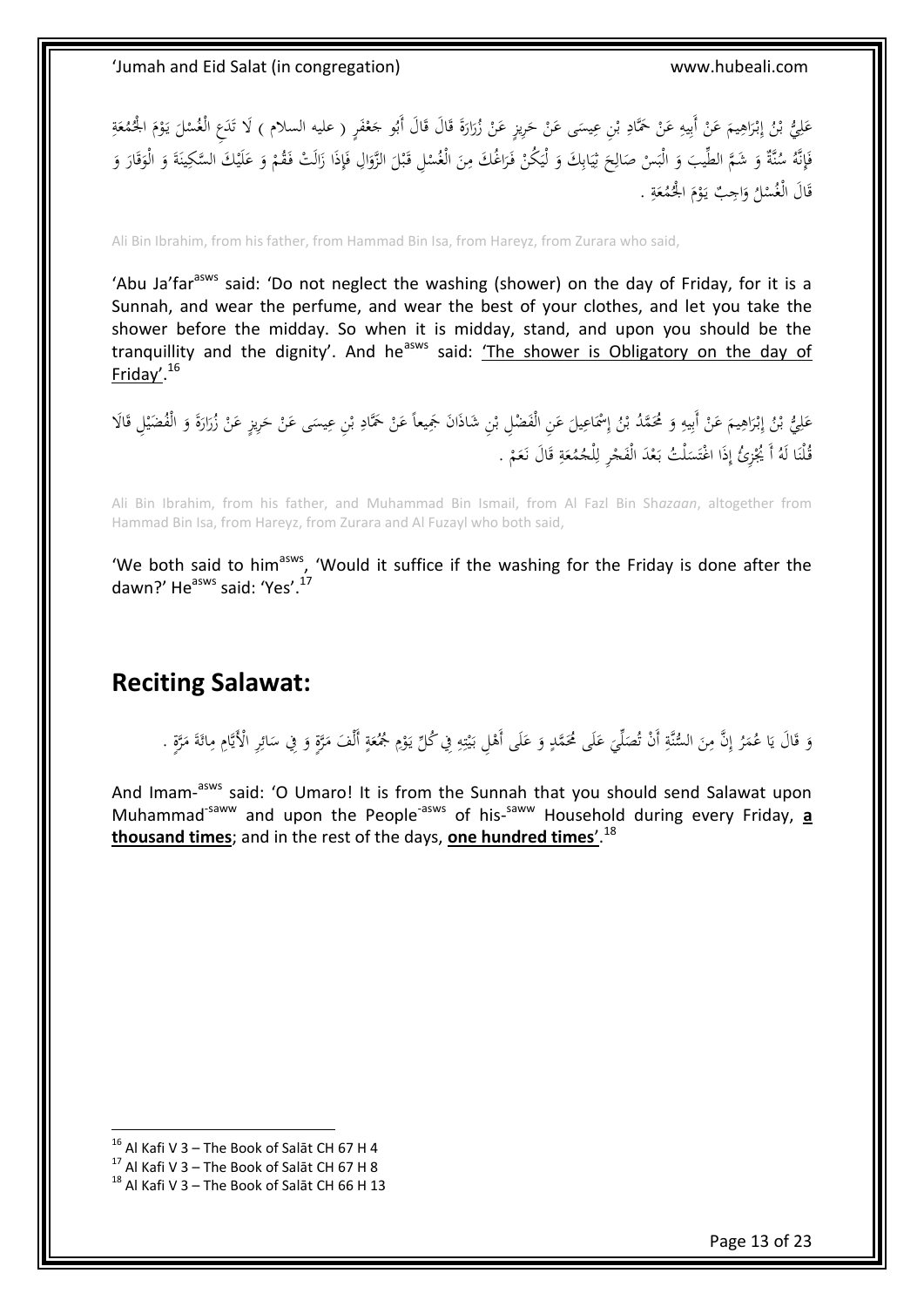# **APPENDIX II**

## <span id="page-13-1"></span><span id="page-13-0"></span>**Congregational Salat on Eidain (واالضحى الفطر (**

وَ رَوَى زُرَارَةُ بْنُ أَعْيَنَ عَنْ أَبِي جَعْفَرٍ ع قَالَ: لَا صَلَاةَ يَوْمَ الْفِطْرِ وَ الْأَضْحَى إِلَّا مَعَ إِمَامٍ عَادِلٍ. َ َ َ **ٔ** َ ْ ب َ َ ا<br>ا ،<br>' با<br>ا ِ ∫<br>≃ َ م<br>ا ِ إ َ ا<br>ا َ

Zrara Bin Ain narrates from Imam Abu Jafar asws that Imam<sup>asws</sup> says:" There are neither Salat on the Day of Al-Fitar nor on Al-Azha except in the presence of a Just Imam<sup>asws</sup>.<sup>19</sup>

الصَّدُوقُ فِي الْمُقْنِعِ،" اعْلَمْ أَنَ صَلَاةَ الْعِيدَيْنِ رَكْعَتَانِ فِي الْفِطْرِ وَ الْأَضْحَى لَيْسَ قَبْلَهُمَا وَ لَا بَعْدَهُمَا شَيْءٌ وَ لَا يُصَلَّيَا إِلَّا مَعَ إِمَامٍ ∫<br>∽ ن .<br>أ <sup>أ</sup> ا<br>ا َ ا<br>ا ي ٔ<br>ا ِ <u>ً</u> ت َ َ ْ ا<br>ا **ٔ** ا<br>ا ٍ<br>م **ٔ** ب َ َ ِ م<br>ا ِ إ َ  $\mathbf{r}$ ∶ٌ ي ا<br>ا َ فِي جَمَاعَةٍ وَ مَنْ لَمْ يُدْرِكْ مَعَ الْإِمَامِ فِي جَمَاعَةٍ فَلَا صَلَاةً لَهُ وَ لَا قَضَاءَ عَلَيْهِ.<br>\* ِ **ٔ** ر<br>ا </sub> َ ة<br>أ ا<br>ا ; ر<br>ا ام<br>ا  $\zeta$ ا<br>ا ي **أ** ْ ام<br>ا َ <sub>2</sub> ِ<br>گ

It is narrated that the feast Salat is two rak'ah, regardless of Eid-ul- Fitr or Eid-ul-Azha, which should not be offered except in the presence of a Just Imam<sup>asws</sup> and in a group, however, those who cannot join in, they are under no obligation to offer.<sup>20</sup>

َ دَعَائِمُ الْإِسْلَامِ، عَنْ جَعْفَرِ بْنِ مُحَمَّدٍ ع: أَنَّهُ سُئِلَ عَنِ الرَّجُلِ لَا يَشْهَدُ الْعِيدَ هَلْ عَلَيْهِ أَنْ يُصَلِّيَ فِي بَيْتِهِ قَالَ نَعَمْ وَ لَا صَلَاةَ إِلَّا ال<br>ا َ ا<br>ا ∫<br>∫ ر<br>ا ٍ ْ ر<br>ا ٍ ) ِ ئ ْ َ َ ِ ِ ت ؘ۠ؖ**ؚ** ي ا<br>ا َ ا<br>ا ِ **ٔ** د<br>ا **ٔ** ِ َ َ ة<br>أ ام<br>ا  $\zeta$ مَعَ إِمَامٍ عَدْلٍ. َ َ ِ إ

Imam Jafar<sup>asws</sup> bin Muhammad<sup>asws</sup> was asked: What about a person who has not observed the Al-Eid but rather prays in his house? Imam<sup>asws</sup> replied: yes, there is no Salat except with a Just Imam<sup>asws</sup>.<sup>21</sup>

وَ عَنْ جَعْفَرِ بْنِ مُحَمَّدٍ ص أَنَّهُ سُئِلَ عَنِ الرَّجُلِ الَّذِي لَا يَشْهَدُ الْعِيدَ هَلْ عَلَيْهِ أَنْ يُصَلِّيَ فِي بَيْتِهِ قَالَ نَعَمْ وَ لَا صَلَاةً إِلَّا مَعَ إِمَامٍ ْ َ **ٔ** َ َ َ ∫ </sub> ٍ<sup>ا</sup> ِ ما با با َ ∫ ِ ت .<br>: ي ا<br>ا َ ام<br>ا ∫<br>} **ٔ** </sub> **ٔ** ِ ْ َ َ ة<br>ا َ م<br>أ  $\overline{\phantom{a}}$ ِ إ عَدْلٍ وَ مَنْ لَمْ يَشْهَدِ الْعِيدَ مِنْ رَجُلٍ أَوِ امْرَأَةٍ صَلَّى أَرْبَعَ رَكَعَاتٍ فِي بَيْتِهِ رَكْعَتَيْنِ لِلْعِيدِ وَ رَكْعَتَيْنِ لِلْحُطْبَةِ وَ كَذَلِكَ مَنْ لَمْ يَشْهَدِ َ َ ِ ِ ِ ل ت َ َ ِ ∫ ت ؙ**ۧ** ي َ َ َ َ ا<br>ا ب .<br>أ ا<br>ا َ ا<br>ا .<br>ا ∫<br>∧ ِ ِ  $\overline{\phantom{a}}$ ي ْ ْ ا<br>ا َ ∫ َ ي **أ** .<br>ا ام<br>ا ِ َ ¦ ؘ<br>֧ ِ ل ت َ الْعِيدَ مِنْ أَهْلِ الْبَوَادِي يُصَلُّونَ لِأَنْفُسِهِمْ أَرْبَعاً. َ ب .<br>ا <sup>أ</sup> ا<br>ا ∫<br>∍ ا<br>ز َ ر<br>ا ْ ِ ِ

Imam Jafar Bin Muhammad<sup>asws</sup> was asked about the person who he does not witness the Eid, can he offer Salat at home? Imam<sup>asws</sup> replied: yes but there is no congressional Salat except with a Just Imam<sup>asws</sup>. And who did not witness from a man or a woman he prayed four rak'ah out of which two are for the Eid and two for the Khutbah and (similarly) there are four rak'ah for those people who reside in countryside/desert. $^{22}$ 

Also, Imam<sup>asws</sup> says: Our<sup>asws</sup> grief resurfaces on the Eid day when we see our<sup>asws</sup> rights have been usurped.

<sup>-</sup><sup>19</sup> Manlayazahoor ul Faqi Vol-1 H. 1456

<sup>-122</sup>Page -6Vol Wasail ul Mustadrak 6590, .H ,مستدرك الوسائل و مستنبط املسائل، ج،6 ص: 122 <sup>20</sup>

 $^{-21}$  122 مستدرك الوسائل و مستنبط المسائل، ج6، ص: 122 $\sim$ , H. -6589, Mustadrak ul Wasail Vol-6 Page 2122

<sup>&</sup>lt;sup>22</sup> 186 :ص اله الإسلام، ج1، ص 286-186 Austadrak ul Wasail Vol-6 Page-144. 5) Bihar Vol-87 Page-375. 6) Daimul Islam Vol Page-186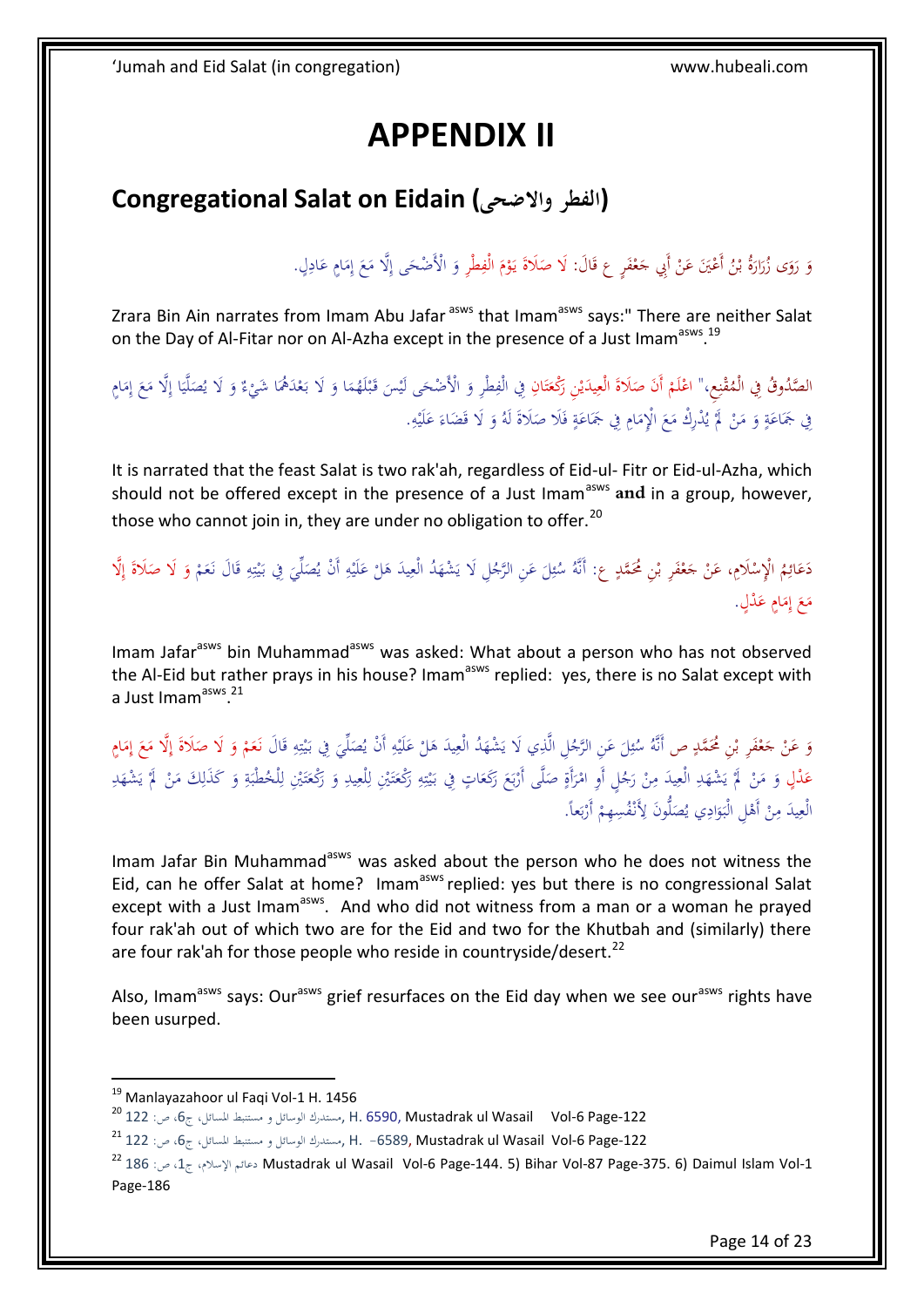#### عَنْ عَبْدِ اللَّهِ بْنِ دِينَارٍ عَنْ أَبِي جَعْفَرٍ ع قَالَ قَالَ: يَا عَبْدَ اللَّهِ مَا مِنْ عِيدٍ لِلْمُسْلِمِينَ– أَضْحًى وَ لَا فِطْرٍ إِلَّا وَ هُوَ يُجَدِّدُ لِإِٓلِ ق<br>أ َ َ **ٔ** َ ْ :<br>أ ∫, ْ ب ِ ِ .<br>أ ب َ ْ ا ا<br>ا ِ ل ٍ <u>ّ</u> ِ ام<br>ا ِ ٔ<br>ا **ٔ** ب ً<br>گ ُپا َ َ َ ِ َ مُحَمَّدٍ فِيهِ حُزْناً قُلْتُ وَ لَمَ ذَاكَ قَالَ لِأَنَّهُمْ يَرَوْنَ حَقَّهُمْ فِي يَدِ غَيْرِهِمْ. َ  $\overline{\phantom{a}}$ **ٍ** َ ْ ِ ِ **ٍ** <sup> $\mathfrak{c}$ </sup> َ ا<br>ا <sup> $\mathfrak{c}$ </sup> َ ِ ِيا ي ْ ِ ْ

Imam Abu Jafar<sup>asws</sup> said: O! Abdullah, either it is Eid-ul-Azha or Eid-ul-Fitr of Muslims, it should refresh the grief and sufferings of Ahlul Bait<sup>asws</sup> (Abdullah asked), how it is? Imam<sup>asws</sup> replied: Because it makes one realise that our Divine rights have been usurped by our enemies. <sup>23</sup>

<u>.</u>  $^{23}$  170 -4Page -170 ,الكافي (ط – الإسلامية)، ج4، ص: 170  $^{\sf 23}$ 

Page 15 of 23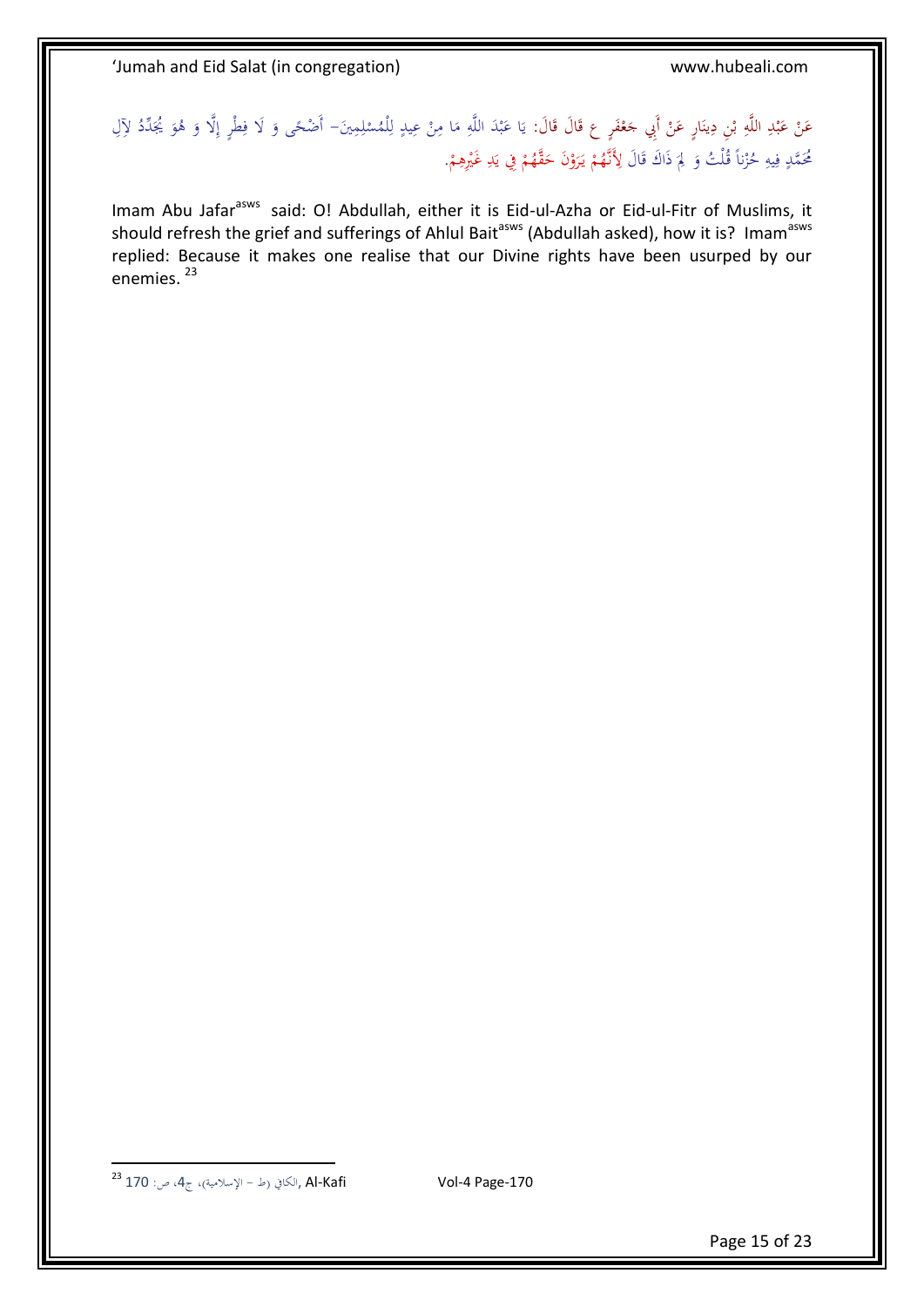# **APPENDIX III**

<span id="page-15-0"></span>ْ ع، علل الشرائع الطَّالَقَانِيُّ عَنِ الجُلُودِيِّ عَنِ الْمُغِيرَةِ بْنِ مُحَمَّدٍ عَنْ رَجَاءٍ بْنِ سَلَمَةَ عَنْ عَمْرِو بْنِ شِمْرٍ عَنْ جَابِرٍ عَنْ أَبِي جَعْفَرٍ ع ا<br>ا **ٔ** ا<br>ا ٔ<br>ا **ٔ** ب ِ َ **ٔ ٍ** ْ ب ِ <u>ب</u> ِ گ<br>ا ِ َنا َ نم<br>م َ <u>:</u> َ **ٔ** قَالَ: قُلْتُ لِأَيِّ شَيْءٍ يُخْتَاجُ إِلَى النَّبِيِّ وَ الْإِمَامِ َ ْ َ ام<br>ا َ ِ إ : ت ا<br>ا ِ<br>ء

(The book) 'Illal Al Sharaie' – Al Talaqany, from Al Jaloudy, from Al Mugheira Bin Muhammad, from Raja'a Bin Salama, from Amro Bin Shimr, from Jabir,

'From Abu Ja'far<sup>asws</sup>, he (the narrator) said, 'I said, 'For which thing (reason) is one need to the Prophet<sup>saww</sup> and the Imam<sup>asws</sup>?'

فَقَالَ لِبَقَاءِ الْعَالَمِ عَلَى صَلَاحِهِ وَ ذَلِكَ أَنَّ اللَّهَ عَزَّ وَ حَلَّ يَرْفَعُ الْعَذَابَ عَنْ أَهْلِ الْأَرْضِ إِذَا كَانَ فِيهَا نَبِيٌّ أَوْ إِمَامٌ قَالَ اللَّهُ عَزَّ وَ .<br>. ْ .<br>أ َ <u>ّا</u> ا<br>ا َ َ َ َ ِ َ ∫<br>∙ ا<br>ا َ َ ِ .<br>أ َ ب ِ ِ<br>م َ َ ام<br>ا ِ إ <u>ٔ</u> ڹ<br>֧֧֪ׅ֚֚֚֚֚֚֚֚֚֚֚֡֡֡֡֡֡֡֡֡֟֓֡֡֡֡֟֟֟֟֓֡֡֡֟֓֡֟֡֟֓֡֡֟֓֞֟֓֡֡֡֟֞֟֓֞ َ ِ ِ إ ٍ ) جَلَ وَ ماكانَ اللَّهُ لِيُعَذِّبَهُمْ وَ أَنْتَ فِيهِمْ َ ِ .<br>أ َ <sup>أ</sup> َ َ ي ِ ل َ ْ ي

He<sup>asws</sup> said: 'For the remaining of the world upon its correctness, and that is because Allah<sup>azwj</sup> Mighty and Majestic Raised the Punishment from the people of the earth when there was a Prophet<sup>as</sup> or an Imam<sup>asws</sup> in it. Allah<sup>saww</sup> Mighty and Majestic Said: And Allah *was not going to Punish them while you were among them, [8:33]*.

وَ قَالَ النَّبِيُّ ص النُّجُومُ أَمَانٌ لِأَهْلِ السَّمَاءِ وَ أَهْلُ بَيْتِي أَمَانٌ لِأَهْلِ الْأَرْضِ فَإِذَا ذَهَبَتِ النُّجُومُ أَتَى أَهْلَ السَّمَاءِ مَا يَكْرَهُونَ وَ إِذَا ا<br>ا ب َ ِ َ ر<br>ا ْ ام<br>ا **ٔ** ي ا<br>ا َ ِ ا<br>ا ْ ام<br>ا ن<br>ا َ **ै**  $\overline{\phantom{0}}$ ِ إ َ َ ب<br>ا م<br>ا ِ ذَهَبَ أَهْلُ بَيْتِي أَتَى أَهْلَ الْأَرْضِ مَا يَكْرَهُونَ َ َ ا<br>ا .<br>ا ٍ ) ْ ي ا<br>ا َ

And the Prophet<sup>saww</sup> said: 'The stars are a security for the inhabitants of the sky, and the People<sup>asws</sup> of my<sup>saww</sup> Household are a security for the inhabitants of the earth. So, whenever the stars disappears there comes to the inhabitants of the sky what they dislike, and when the People<sup>asws</sup> of my<sup>saww</sup> Household go away, there comes to the inhabitants of the earth what they dislike.

ة<br>أ يَعْنِي بِأَهْلِ بَيْتِهِ الْأَئِمَّةَ الَّذِينَ قَرَنَ اللَّهُ عَزَّ وَ جَلَّ طَاعَتَهُمْ بِطَاعَتِهِ فَقَالَ يا أَيُّهَا الَّذِينَ آمَنُوا أَطِيعُوا الظَّهُ وَ أَطِيعُوا الرَّسُولَ وَ أُولِي ِ ِ ِ ت <u>ّ</u> ي ا ِ **ٔ** ُبا<br>ا نم<br>عم ∫ ِ ت ي<br>أ ب <sup> $\mathfrak{c}$ </sup> ت ُ<br>گ َ َ َ َ ∫ َ َ َ ن ام<br>ا َ ∫<br>∙ َ يَعْنِي بِأَهْلِ بَيْتِهِ الْأَئِمَّةَ الَّذِينَ قَرَنَ اللَّهُ عَزَّ وَ حَلَّ طَاعَتَهُمْ بِطَاعَتِهِ فَقَالَ يا أَيُّهَا الَّذِينَ آمَنُوا أَطِيعُوا اللَّهَ وَ أَم<br>الْأَمْرِ مِنْكُمْ وَ هُمُ الْمَعْصُومُونَ الْمُطَهَّرُ ن ∫<br>∕ ا<br>ا اب<br>ا َ ب ِ َ ِ ا<br>ا َ ا<br>ا َ ي َ َ

It means, by the People<sup>asws</sup> of his<sup>saww</sup> Household, those Allah<sup>azwj</sup> Mighty and Majestic has Paired their<sup>asws</sup> obedience to His<sup>azwj</sup> obedience, so He<sup>azwj</sup> Said: O you who believe! Obey Allah and obey the Rasool and those with (Divine) Authority from you. [4:59], and they<sup>asws</sup> are the infallibles, the Purified ones, those who are not committing sins and are not disobeying, and they<sup>asws</sup> are the Aided, the Harmonised, the Guided.

يَمِمْ يَرْزُقُ اللَّهُ عِبَادَهُ وَ يَمِمْ يَعْمَرُ بِلَادَهُ وَ يَمِمْ يُنْزِلُ الْقَطْرَ مِنَ السَّمَاءِ وَ يَمِمْ تُخْرَجُ بَرَكَاتُ الْأَرْضِ وَ يَمِمْ يُمْهِلُ أَهْلَ الْمَعَاصِي وَ لَا<br>. .<br>أ َ <sup>(</sup> َ .<br>ا ر<br>. َ ْ َ ِ َ َ ِ َ <u>ّ</u> ن <sup>(</sup> </sub> ا<br>ا ِ ب ا<br>ا **ٔ** ا <sup>(</sup> </sub> ا<br>ا ا<br>ا ب َ َ **ै** ٍ ) <sup> $\mathfrak{c}$ </sup> يُعَجِّلُ عَلَيْهِمْ بِالْعُقُوبَةِ وَ الْعَذَابِ لَا يُفَارِقُهُمْ رُوحُ الْقُدُسِ وَ لَا يُفَارِقُونَهُ وَ ل<br>ِ َ <sup>(</sup> َ َ َ ِ با<br>ا ∫<br>¦ ب <sup>(</sup> **ٔ** َ َ ْ **ٔ** َ <u>ہ</u> ا َ ا<br>ا َ َ ر<br>ا .<br>م َ َ ِني. ع ْْجَ أَ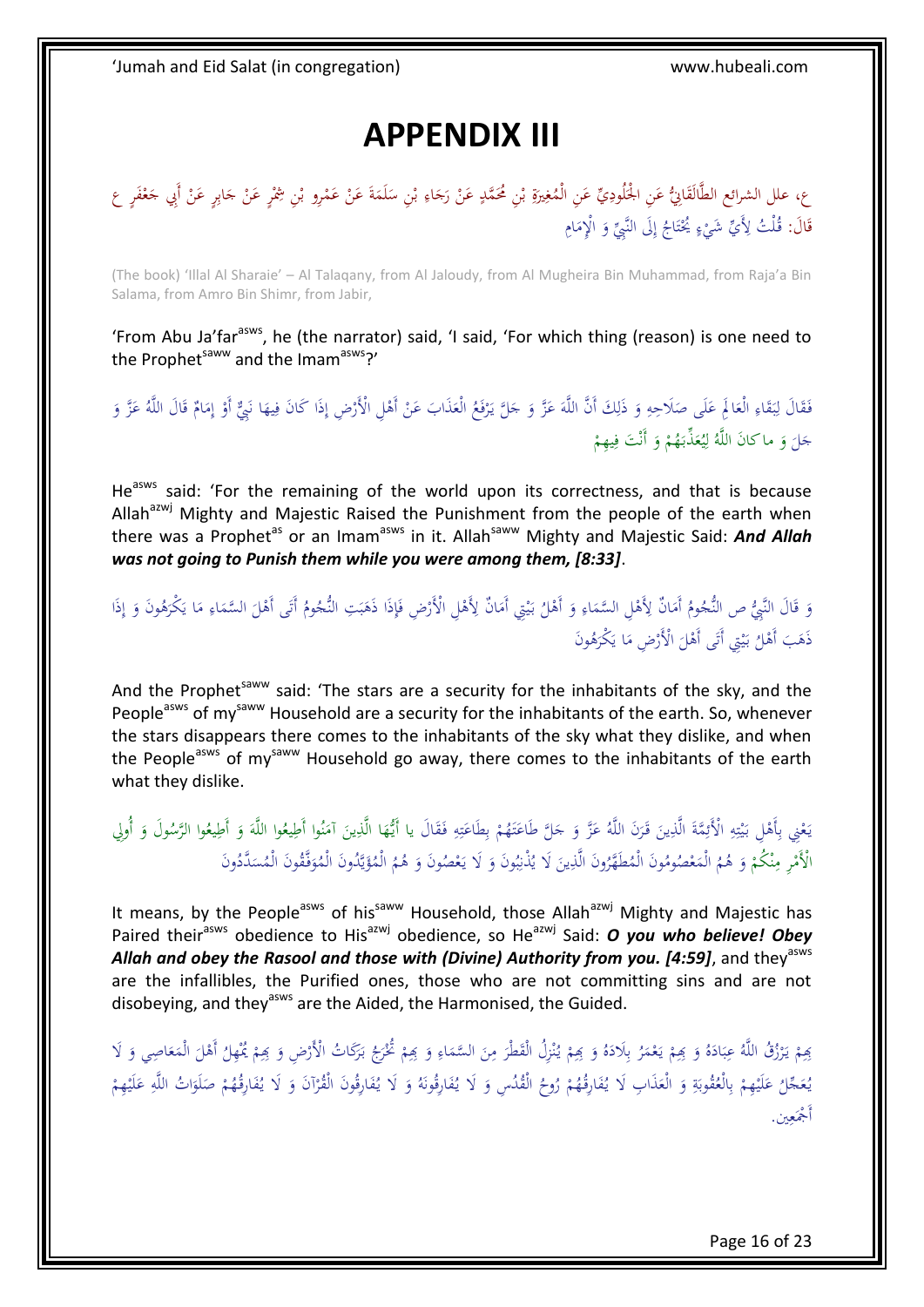Due to them Allah<sup>azwj</sup> Sustains His<sup>azwj</sup> servants, and due to them He<sup>azwj</sup> Builds His<sup>azwj</sup> country, and due to them the drops descend from the sky, and due to them the Blessings of the earth emerge, and due to them<sup>asws</sup> the disobedient people are given respite and they are not being hastened with the scourge and the Punishment upon them. The Holy Spirit does not separate from them<sup>asws</sup> and they<sup>asws</sup> do not separate from it, nor are they separating from the Quran nor does it separated from them<sup>asws</sup>, may the Salawat of Allah<sup>azwj</sup> be upon themasws all".<sup>24</sup>

 $24$  Bihar Al Anwaar – V 23, The book of Imamate, P 1 Ch 1 H 14

1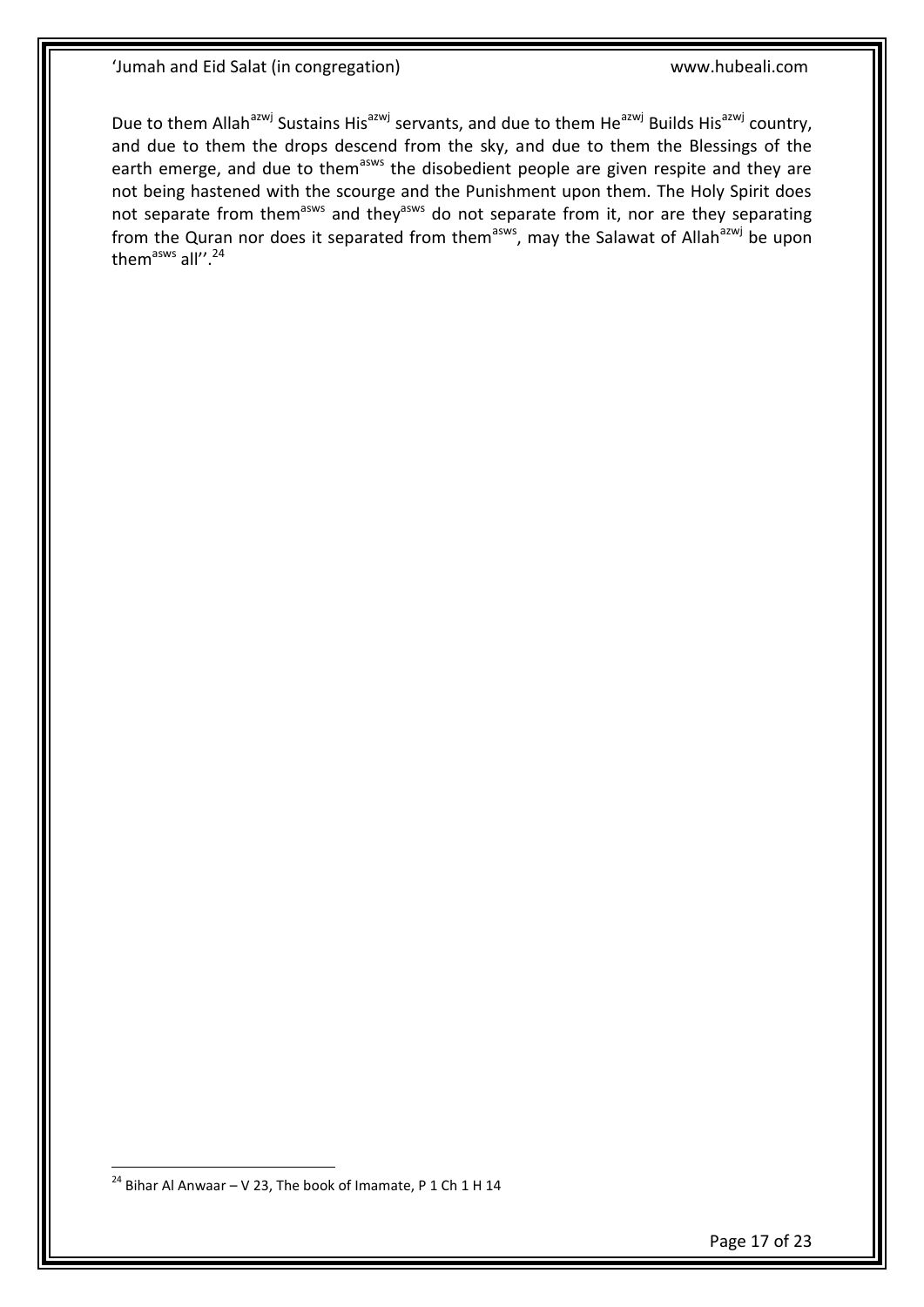## **APPENDIX IV**

#### <span id="page-17-1"></span><span id="page-17-0"></span>**Who is the Just-Imamasws (IMAM-E-AADILasws)**

ْ لَ ُكم َل ع َُي و ه ْْحَ ر ن م ْنيِ لَ ف كِ ُكم ؤ ُ ي ه ول ُ س ر ُوا ب آم و ه َّ ُوا الل َّ ق ُوا ات آم ين ذِ َّ ا ال ه ُّ ا أَي ُشوَن ي ا ََتْ ُور ْ ٔ<br>أ َ ِ ِ<br>بر :<br>.<br>. َ  $\ddot{\phantom{0}}$  $\overline{\phantom{a}}$ .<br>ع ْ ِ.<br>ن ت ة<br>م ِ ل ر<br>ا ِ<br>بہ و<br>م  $\mathcal{L}$ َ  $\ddot{\phantom{0}}$ و<br>مذ ۸<br>ب  $\ddot{\varsigma}$ َ يا<br>. ً ن ْ بِهِ وَيَغْفِرْ لَكُمْ ۚ وَاللَّهُ غَفُورٌ رَحِيمٌ { .<br>.<br>. ِ یہ<br>: ٍ<br>ر ِ ِب وَاللَّهُ غَفُورٌ رَحِيمٌ  $\{28\}$ ٍ<br>ر

*O you who believe! Fear Allah and believe in His Rasool, He will Give you two portions from His Mercy and He would Make a Light to be for you to be walking with, and He would Forgive (your sins) for you, and Allah is Forgiving, Merciful [57:28]* 

**عن أبي جعفر عليه السالم في قوله عزوجل: " يؤتكم كفلين من رحمته " قال: الحسن والحسين عليهما السالم " ويجعل لكم نورا تمشون به " قال: إمام عدل تأتمون به، وهو علي بن أبي طالب عليه السالم**

ٔ. وَ قَالَ أَيْضاً حَدَّثَنَا عَلِيُّ بْنُ عَبْدِ اللَّهِ عَنْ إِبْرَاهِيمَ بْنِ مُحَمَّدٍ عَنْ إِبْرَاهِيمَ بْنِ مَيْمُونٍ عَنِ ابْنِ أَبِي شَيْبَةَ عَنْ جَابِرٍ الْحُعْفِيِّ عَنْ أَبِي<br>وَ قَالَ أَيْضاً حَدَّثَنَا عَلِيُّ ْ ب ا ِ َ **ٔ** ِ إ ْ ِ ِ **ٔ** ب ا<br>ا ب ِ ا<br>أ :<br>أ َ ن<br>أ َ <u>ّ</u> ِ **ٔ** َ ؘ<br>֧ ب **ٔ** ا<br>ا َ **ٔ** ي ام<br>ا ْ ب ا ِ َ **ٔ** ِ إ ْ **ٍ** جَعْفَرٍ ع فِي قَوْلِهِ عَزَّ وَ حَلَ يُؤْتِكُمْ كِفْلَيْنِ مِنْ رَحْمَتِهِ قَالَ الْحَسَنُ وَ الْحُسَيْنُ وَ يَجْعَلْ لَكُمْ نُوراً مَّشْونَ بِهِ قَالَ <mark>إِمَامُ عَلْلٍ</mark> تَأْمَّوُنَ بِهِ .<br>م **ٔ** َ ٍ<sup>ا</sup> َ َ َ ِ l ل **ٔ** ْ ِ ت ْ َ ْ ِ ِ ِ ت ُ<br>ا َ ا<br>ا َ ٍ<br>پ ِ ن ْ **ٔ** <u>ٔ</u> َ َ **َ ِ إ** ∫ ِ ِّ ت وَ هُوَ عَلِيُّ بْنُ أَبِي طَالِبٍ ع. ِ ب ِ ک<br>ا َ َ

And he also said, Ali bin Abdullah, on the authority of Ibrahim bin Muhammad, on the authority of Ibrahim bin Maymun, on the authority of Ibn Jafi Ibn Abi Ali:

Imam Mohammed Bagir<sup>asws</sup> said, while explaining the above Verse, Allah<sup>azwj</sup> Glorified and Exalted means by saying "*He gives you two shares of its mercy*" Al-Hassan<sup>asws</sup> and Al-Hussain<sup>asws</sup> and Says "will appoint for you a light wherein ye shall walk". He<sup>asws</sup> refers to the 'إِمَامُ عَدْلٍ' **(Justice Imam)** which should be followed, who is Ali<sup>asws</sup> Ibn Abi Talib<sup>asws</sup>.<sup>25</sup> **َ ِ**

> لَيْلَةُ الْقَدْرِ خَيْرٌ مِنْ أَلْفِ شَهْرٍ {97:3} **€** ْ  $\mathcal{L}$ **ٔ** َ **ٔ**

#### *The Night of Pre-determination is better than a thousand months [97:3]*

ٔ<br>أ أَقُولُ وَ رَوَى الشَّيْخُ شَرَفُ الدِّينِ رَحِمَهُ اللَّهُ فِي كِتَابِ تَأْوِيلِ الْآيَاتِ الْبَاهِرَةِ بِإِسْنَادِهِ عَنْ مُحَمَّدِ بْنِ جُمْهُورٍ عَنْ صَفْوَانَ عَنْ عَبْدِ اللَّهِ<br>. <u>:</u> ِ ∫<br>≃ ٔ<br>ا ن ا<br>ا ِ<br>پ ب َ ِ ؘ<br>֧ يا<br>. َ <u>با</u> ت َ َ َ َ ِ ِ ْ ب َ <u>:</u> ا َ ام<br>ا اب<br>ا ب ِ نِ مُسْكَانَ عَنْ أَبِي بَصِيرٍ عَنْ أَبِي عَبْدِ اللَّهِ ع قَالَ: قَوْلُهُ عَزَّ وَ حَلَ خَيْرٌ مِنْ أَلْفِ شَهْرٍ هُوَ سُلْطَانُ بَنِي أُمَيَّةَ وَ قَالَ لَيْلَةٌ مِنْ إِمَامٍ َ ِ ِ .<br>أ ب ي<br>ا ْ َ ْ ا<br>ا ْ ب ،<br>' ٍ ) َ َ </sub> ْ .<br>ا ِ َ َ ي َ **ٔ** َ **ٔ** .<br>ا ِ  $\overline{\phantom{a}}$ ِ إ عَدْلٍ خَيْرٌ مِنْ أَلْفِ شَهْرٍ مِنْ مُلْكِ بَنِي أُمَيَّةَ ∫<br>∕ **ٰ** ِ  $\overline{\mathsf{I}}$ َ ب <u>:</u> ي َ

I say and narrated that Sheikh Sharf al-Din, may God have mercy on him, in the book of interpretation of the glorious verses with its chain of transmission on the authority of Muhammad Ibn Muhammad

تأويل الآيات الظاهرة في فضائل العترة الطاهرة، ص: 643, 643-Taveel ul Ayath Page <sup>25</sup>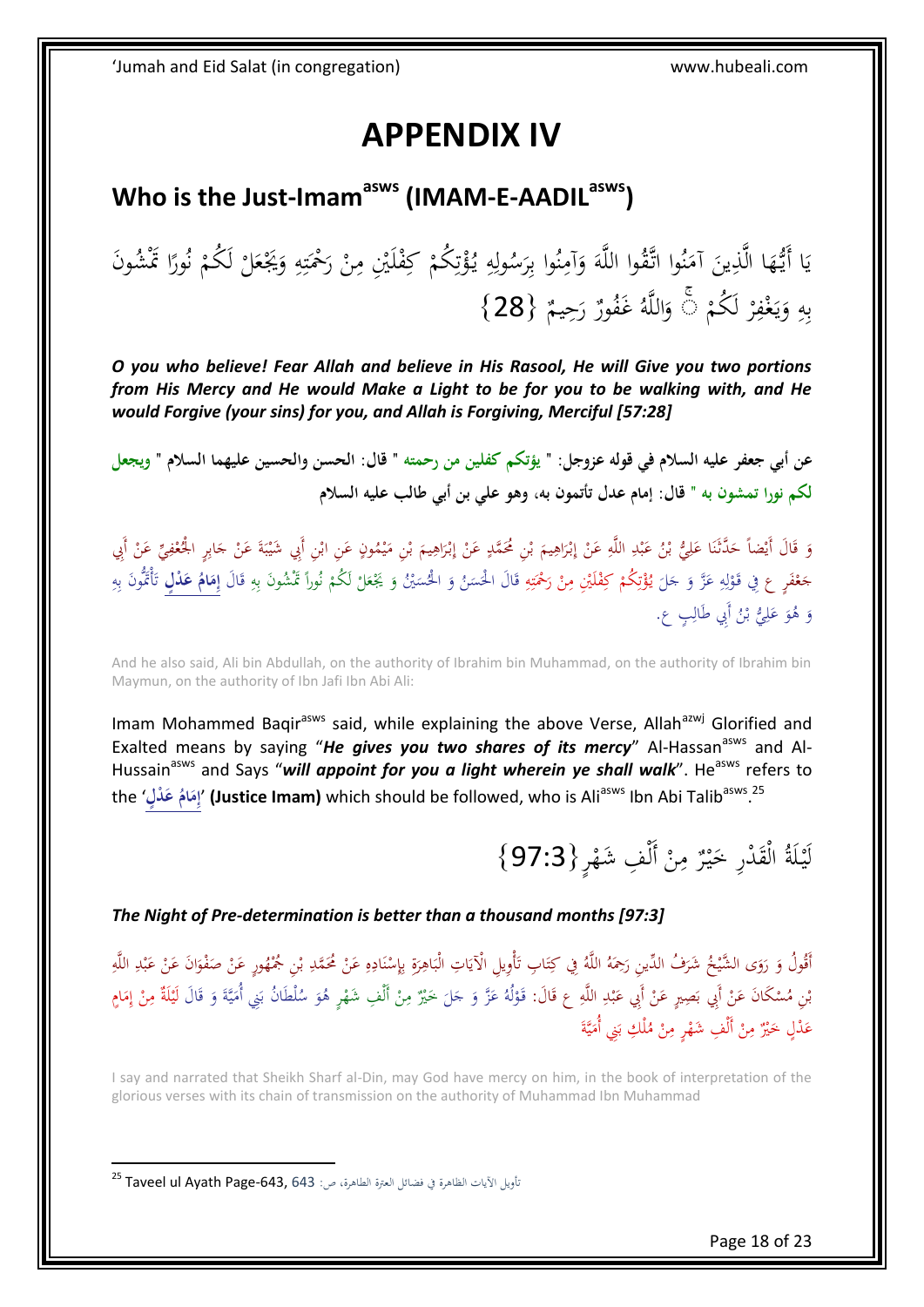About Abi Abdullah<sup>asws</sup> explained the above Verse as: Allah<sup>azwj</sup>, Glorified and Exalted, says *"Better than one thousand months"* Refers to the reign of bani-Umayya, and Implies that a night of Just Imam<sup>asws</sup> is certainly better than one thousand months reign of bani-Umayya.<sup>26</sup>

> اللَّهُ وَلِيُّ الَّذِينَ آمَنُوا يُخْرِجُهُمْ مِنَ الظُّلُّمَاتِ إِلَى النُّورِ ...{2:257}  $\sim$ َ  $\overline{\phantom{a}}$ ْ و<br>م  $\overline{\phantom{a}}$  $\ddot{\phantom{0}}$ ِّي

*Allah is the Guardian of those who believe. He Extracts them from the (multitude of) darkness into the Light; ....[2:257]*

َ عِدَّةٌ مِنْ أَصْحَابِنَا عَنْ أَحْمَدَ بْنِ مُحَمَّدِ بْنِ عِيسَى عَنِ ابْنِ مَخْبُوبٍ عَنْ عَبْدِ الْعَبْدِيِّ عَنْ عَبْدِ اللَّهِ بْنِ أَبِي يَعْفُورٍ قَالَ قُلْتُ لِأَبِي ِ ْ ب َ َ ِ ْ ب </sub><br>گ .<br>.<br>. **ٔ** َ  $\ddot{\phantom{1}}$ ْ ب ∫<br>∙ ْ ب **ـ** ْ .<br>. ن :<br>ٻا َ ْ ِ ْ با<br>أ **ٔ** ب ِ ∫<br>∙ ْ ب َ ْ َ لَّ و<br>د عَبْدِ اللَّهِ ( عليه السلام ) إِنِّي أُخَالِطُ النَّاسَ فَيَكْثُرُ عَجَبِي مِنْ أَقْوَامٍ لَا يَتَوَلَّوْنَكُمْ وَ يَتَوَلَّوْنَ فُلاناً وَ فُلَاناً لَهُمْ أَمَانَةٌ وَ صِدْقٌ وَ وَفَاءٌ<br>. با<br>أ َ ْ ن <u>ٔ</u> َ َ ْ ِ َ ي َ .<br>-ِ َ ׀<sup>ֳ</sup> ِ ِ .<br>. ب َ َ َ َ َ  $\overline{a}$ ْ َ ْ وَ أَقْوَامٌ يَتَوَلَّوْنَكُمْ لَيْسَ لَهُمْ تِلْكَ الْأَمَانَةُ وَ لَا الْوَفَاءُ وَ الصِّدْقُ  $\overline{\phantom{0}}$ ْ ن <u>ٔ</u> َ َ َ َ َ َ ر<br>ر َ  $\overline{\phantom{a}}$  $\overline{\mathsf{l}}$ ŀ ت <sup>(</sup>

A number of our companions, from Ahmad Bin Muhammad Bin Isa, from Ibn Mahboub, from Abdul Aziz Al Abady, from Abdullah Bin Abu Yafour who said,

'I said to Abu Abdullah<sup>asws</sup>, 'I tend to mingle with the people, and I am frequently astounded from the people who are not in the guardianship (Wilayah) of you<sup>asws</sup> all (Imams<sup>asws</sup>) and are in the guardianship of so and so, and so and so. For them is trustworthiness, and truthfulness, and loyalty. And there are a people who are in your<sup>asws</sup> guardianship (Wilayah), there isn't that trustworthiness for them, nor the loyalty and the truthfulness'.

ِ ل َ قَالَ فَاسْتَوَى أَبُو عَبْدِ اللَّهِ ( عليه السلام ) جَالِساً فَأَقْبَلَ عَلَيَّ كَالْغَضْبَانِ ثُمَّ قَالَ لا دِينَ لِمَنْ دَانَ اللَّهَ بِوَلَايَةِ إِمَامٍ جَائِرٍ لَيْسَ مِنَ<br>. **∶** َ  $\ddot{\phantom{0}}$ َ  $\overline{\phantom{0}}$ .<br>ا َ ِ َ ِ ِ .<br>. ب </sub><br>د **ٔ** َ .<br>أ َ ِ<br>ِم <u>َ</u> ر<br>ئو َ  $\overline{\phantom{a}}$ ا إ  $\ddot{a}$ يا<br>. َ ِ ب َ ا  $\ddot{ }$ .<br>.<br>. ٍ<br>م ; اللَّهِ وَ لَا عَتْبَ عَلَى مَنْ دَانَ بِوَلَايَةِ إِ<mark>مَامٍ عَادِلٍ مِنَ اللَّهِ</mark> یا<br>-ر<br>ر ِ ا َ ْ ا<br>ا د<br>ا َ ت َ َ ِ **ِ َ ِ َ َ ِ إ**

He (the narrator) said, 'Abu Abdullah<sup>asws</sup> sat upright and turned towards me as if angered, then said: 'There is no Religion for the one who makes it a Religion by the guardianship of a tyrannous imam (leader) who isn't from Allah<sup>azwj</sup>, nor is there any blame upon the one who makes it a Religion by the Wilayah of a Just Imam<sup>asws</sup> from Allah<sup>azwj</sup>.

> ِ قُلْتُ لَا دِينَ لِأُولَئِكَ وَ لَا عَتْبَ عَلَى هَؤُلَاءِ قَالَ نَعَمْ لَا دِينَ لِأُولَئِكَ وَ لَا عَتْبَ عَلَى هَؤُلَاءِ **م** َ َ ت َ َ ِ َ ∫<br>∹ ْ َ ن<br>ن ِ ۵<br>ا َ َ ت َ َ ِ َ ∫<br>∹

I said, 'There is no Religion for those ones and there is no blame upon these ones?' He<sup>asws</sup> said: 'Yes! There is no Religion for those ones and there is no blame upon these ones'.

׀<br>ֲ مُّ قَالَ أَ لَا تَسْمَعُ لِقَوْلِ اللَّهِ عَزَّ وَ جَلَّ اللَّهُ وَلِيُّ الَّذِينَ آمَنُوا يُخْرِجُهُمْ مِنَ الظُّلُماتِ إِلَى النُّورِ يَعْنِي مِنْ ظُلُمَاتِ الذُّنُوبِ إِلَى نُورِ َ ِ ْ ن  $\overline{\phantom{a}}$ َ ِ رُ َ َ ِ <u>ٔ</u> ؚ<br>ئا ل  $\ddot{\phantom{0}}$ **ٔ** َ اِ **ً** .<br>-<br>-ِ<br>ِم ْ ب<br>-َ التَّوْبَةِ وَ الْمَغْفِرَةِ لِوَلَايَتِهِمْ كُلَّ إِمَامٍ عَادِلٍ مِنَ اللَّهِ وَ قَالَ وَ الَّذِينَ كَفَرُوا أَوْلِياؤُهُمُ الطَّاغُوتُ يُخْرِجُونَهُمْ مِنَ النُّورِ إِلَى الظُّلُماتِ إِمَّا ِ َ ب <u>ٔ</u> ِ<br>ل ل <u>ٔ</u> َ ∫<br>∙ َ َ َ ِ :<br>. ِ **∶** َ ا<br>ا Į, إ <sup>(</sup> ِ ت نة<br>أ َ ِ ل َ ِ ا<br>ا ٍٍ<br>≀ٍ :<br>ا ِ ْ لَّ ر<br>ر عَنَى بِمَذَا أَنَّهُمْ كَانُوا عَلَى نُورِ الْإِسْلَامِ فَلَمَّا أَنْ تَوَلَّوْا كُلَّ إِمَامٍ حَائِرٍ لَيْسَ مِنَ اللَّهِ عَزَّ وَ حَلَّ خَرَجُوا بِوَلَايَتِهِمْ إِيَّاهُ مِنْ نُورِ الْإِسْلَامِ َ **ٔ** َ ْ َ َ **ٔ** م<br>ز <u>:</u> ِ ي ِ إ ْ ِ ت ب:<br>أ َ ِ ُ<br>ن َ َ َ ِ َ ٍ<br>ृ <u>َ</u> ر<br>نو َ  $\overline{\phantom{a}}$ ِ إ ا ْ إِلَى ظُلُمَاتِ الْكُفْرِ فَأَوْجَبَ اللَّهُ لَهُمُ النَّارَ مَعَ الْكُفَّارِ فَ أُولئِكَ أَصْحابُ النَّارِ هُمْ فِيها خالِدُونَ . ِ ِ<br>ف ْ ِ  $\zeta$  $\overline{\phantom{a}}$ .<br>. ً<br>أ َ .<br>أ ا<br>ا

 26 -791Page Ayath ul Taveel , 96 حبار اْلنوار )ط - بريوت(، ج،25 ص: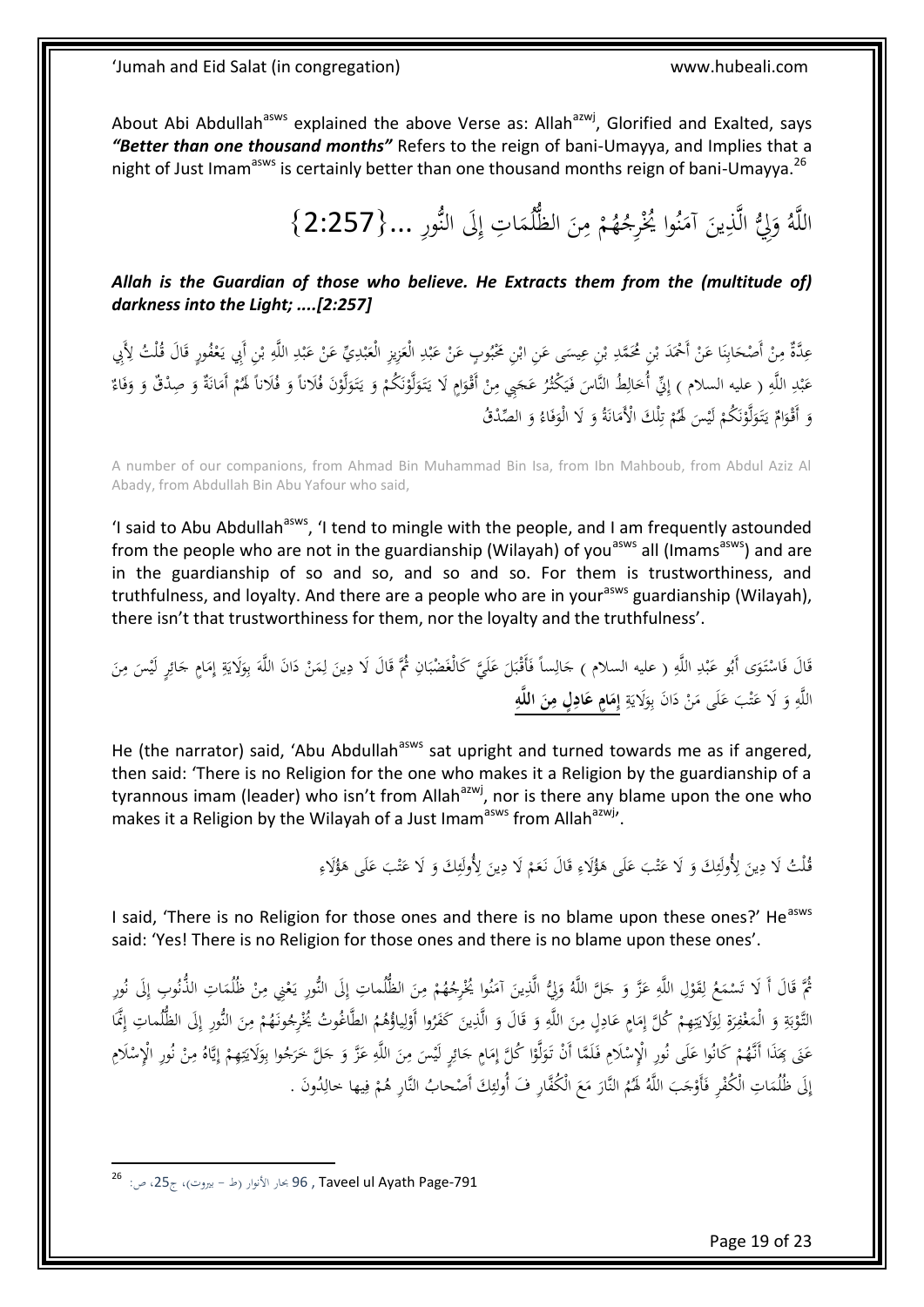Then he<sup>asws</sup> said: 'Have you not listened to the Words of Allah<sup>azwj</sup> Mighty and Majestic *[2:257] Allah is the Guardian of those who believe. He Extracts them from the darkness into the Light*? It Means, from the darkness of the sins to the light of the repentance and the Forgiveness, due to their Wilayah for every just Imam<sup>asws</sup> from Allah<sup>azwj</sup>.

And He<sup>azwj</sup> Said *[2:257] and (as to) those who disbelieve, their guardians are tyrants who extract them from the Light into the darkness*. But rather it Means by this that they were upon the light of Al-Islam. So when they took as guardians every tyrannical imam (leader) who wasn't from Allah<sup>azwj</sup> Mighty and Majestic, they exited from the light of Al-Islam due to their befriending them, to the darkness of the disbelief. Thus, Allah<sup>azwj</sup> Obligated the Fire for them along with the disbelievers *[2:257] these are the inmates of the Fire, in it they shall be abiding*'.**<sup>27</sup>**

> وَجَعَلْنَا مِنْهُمْ أَئِمَّةً يَهْدُونَ بِأَمْرِنَا لَمَّا صَبَرُوا ۞ وَكَانُوا بِآيَاتِنَا يُوقِنُونَ {32:24}  $\ddot{\cdot}$  $\ddot{\phantom{0}}$ ني<br>أ ام<br>ا ِ<br>با **€** یہ<br>:  $\ddot{\epsilon}$ ِ<br>ئ ْ ِ<br>∧  $\ddot{\phantom{0}}$ َ َ و<br>م ِ  $\ddot{ }$ ن ِ<br>نا يا<br>. ِ و<br>ر

*And We Made Imams from them, guiding by Our Command, due to their being patient, and they were certain of Our Signs [32:24]*

<u>:</u> حَدَّثَنَا حُمَّيْدُ بْنُ زِيَادٍ قَالَ: حَدَّثَنَا مُحَمَّدُ بْنُ الْحُسَيْنِ عَنْ مُحَمَّدِ بْنِ يَحْيَى عَنْ<br>يَحْمَدُ الْجَمَّيْدُ بْنُ زِيَادٍ قَالَ: حَدَّثَنَا مُحَمَّدُ بْنُ الْحُسَيْنِ عَنْ مُحَمَّدِ بْنِ غَلْلُ عَ َ ْ َ ْ ب ∫ .<br>أ ب :<br>ا َ ن<br>أ .<br>; َيا<br>. ب **ٔ** ي ٔ<br>ا َ .<br>∍ ا<br>ا ي .<br>ن ا<br>ا ً<br>ٍ ِّ ْ .<br>پ ا<br>ا .<br>م ْ َ َ الْأَئِمَّةُ فِي كِتَابِ اللَّهِ إِمَامَانِ إِمَامٌ عَدْلٌ وَ إِمَامٌ جَوْزٌ- قَالَ اللَّهُ «وَ جَعَلْنا مِنْهُمْ أَئِمَّةً يَهْدُونَ بِأَمْرِنا» ِ ٔ<br>ا ت ِ َ ام<br>ا ِ إ َ **ٔ** َ ام<br>ا ِ إ َ َ ام<br>ا ِ ْ َ <u>ة</u> ِ ْ ن ِ<br>ٌ َ َ َ

Hameed bin Ziyad told us, he said: Muhammad ibn al-Husayn told us about Muhammad ibn Yahya from Talah bin Zaid

Imam Jafar Bin Muhammad<sup>asws</sup> refers to his<sup>asws</sup> father<sup>asws</sup> that he<sup>asws</sup> said Allah<sup>azwj</sup> refers to Just**asws** and unjust Imams in His**azwj** Book and for **Just Imam**, Allah**azwj** Says: "We made of them Imams to guide by Our command". $^{28}$ 

> وَأَقِيمُوا الْوَزْنَ بِالْقِسْطِ وَلَا تُخْسِرُوا الْمِيزَانَ {9} ا زا<br>. َ ْ ِ.<br>م ِ م<br>د ِ<br>ف َ

*And establish the weight with the fairness and do not be deficient regarding the Scale [55:9]*

> وَ أَقِيمُوا الْوَزْنَ بِالْقِسْطِ قَالَ أَقِيمُوا الْإِمَامَ الْعَدْل ا<br>ا ِ ِ َ ِ<br>في َ َ ِ َ ام<br>ا

On the explanation of the above Verse: And keep up the balance with equity " Imam<sup>asws</sup> says: establish (deeds) with the Imam Al-Aadil<sup>asws</sup> (Just Imam). <sup>29</sup>

 $^{27}$  Al Kafi V 1 – The Book Of Divine Authority CH 86 H 3

<sup>28</sup> Tafseer e Qummi Vol-2.Page-171, 171 :ص ، ج2، ص: 1. Tafseer e Qummi Vol-2.Page-171, 171

حار الأنوار (ط - بيروت)، ج16، ص: 88 Gafseer e Qummi Vol-2.Page-343, و29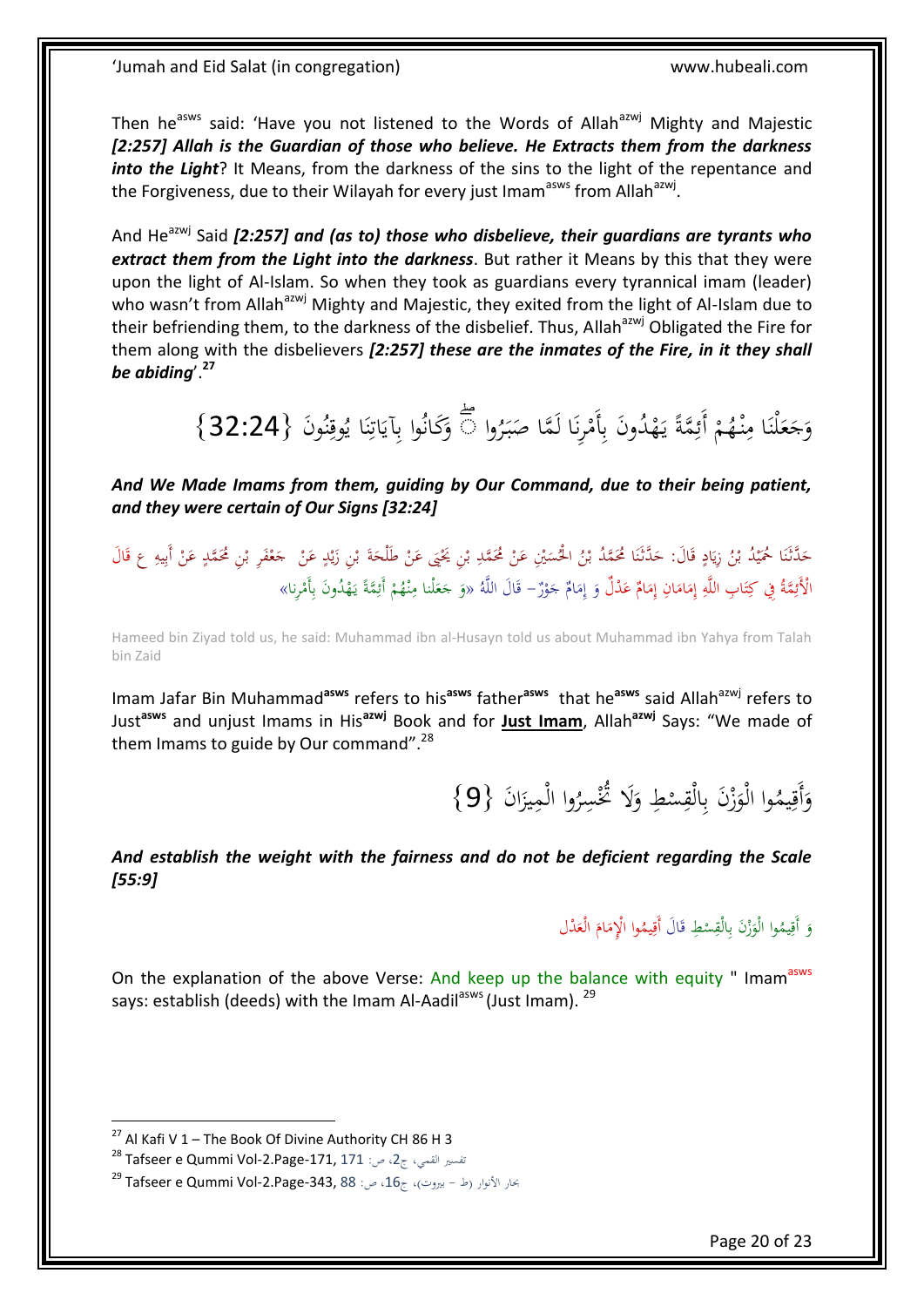# **APPENDIX V**

#### <span id="page-20-1"></span><span id="page-20-0"></span>**Historical Facts on Jummah Salat:**

We brief present finding of independent historian and researches on development of early Shiism.

## <span id="page-20-2"></span>**An Extract from The Divine Guide in Early Shiism.<sup>30</sup>**

As far as "applicable branches" are concerned, transactions (mu'amalat) in Imamite law are with very few exceptions identical to those in Sunni schools of law. $31$  Problems become thornier when we get into the field of duties regarding worship ('ibadat) and precepts (ahkam); here, even in Imamism, scholars have long debated certain points. Let us begin with duties regarding worship, divided into prayer (both individual and collective), fasting, the religious "taxes," pilgrimage, jihad (in the sense of "holy war"), and ordering what is good and forbidding what is evil.

From what can be gleaned from the notes of Aqa Bozorg al-Tihraru in his al-Dharia, a colossal collection of Shiite works, fierce debates were waged on the practice of two of these, **collective prayer and holy war**. In essence, what characterizes these two is their need for a "leader" or a "guide" to be practiced appropriately. We know that in Imamism this "leader" can only be the Imam<sup>asws</sup> himself, or someone designated by him<sup>asws</sup>. According to the early corpus of the imams, the collective prayer of the two feasts of the Sacrifice at the end of the month of Ramazan are specifically declared as impossible to perform in the absence of the Imam<sup>asws</sup> or his delegate.<sup>32</sup>

On the other hand, since the leaders of the Imamite collective prayer on Fridays were named by the imams, once the Imam<sup>asws</sup> is absent, it appeared as though the Friday prayer could no longer be practised, or that it was at least suspended" (mutawaqqif al-ijra) until the Return of the Mahdi<sup>ajfj</sup> and his designating new leaders for prayer.

**This situation prevailed throughout the pre-Safavid period, since at the beginning of the Safavid dynasty (circa 927/1520 to 1009/1600) nearly a hundred books or treatises were written to justify the legal status of Friday prayer.<sup>33</sup>** The composition of these books was linked to the religious politics of the Safavids, specifically to attempts at setting up another Islamic "pole" in the face of the Ottoman Empire, on the one hand, and the "ideologization" of Imamism, on the other.

1

<sup>&</sup>lt;sup>30</sup> The Sources of Esotericism in Islam, by Mohammad Ali Amir-Moezzi, translated by David Streight

 $31$  701. On these points of divergence (e.g., temporary marriage, conditions of inheritance, repudiation) see Y. Linant de Bellefonds, "Le droit imamite," Le shf'isme imilmite, especially pp. 192-99

 $32$  702. Cf. .Ibn Babfiye, Kitab aljaqfh, vol. 1, chap. 79, p. 332. AI-Ash'ari (d. 324/935) emphasizes the existence of this for Imamites, cf. Maqdlat al-islamiyyin, ed. 'Abd al-l:Iamid, p. 130.

 $33$  703. See Aq1i Bozorg al-Tihr1ini, a/-Dharf'a, vol. 15, pp. 62-82.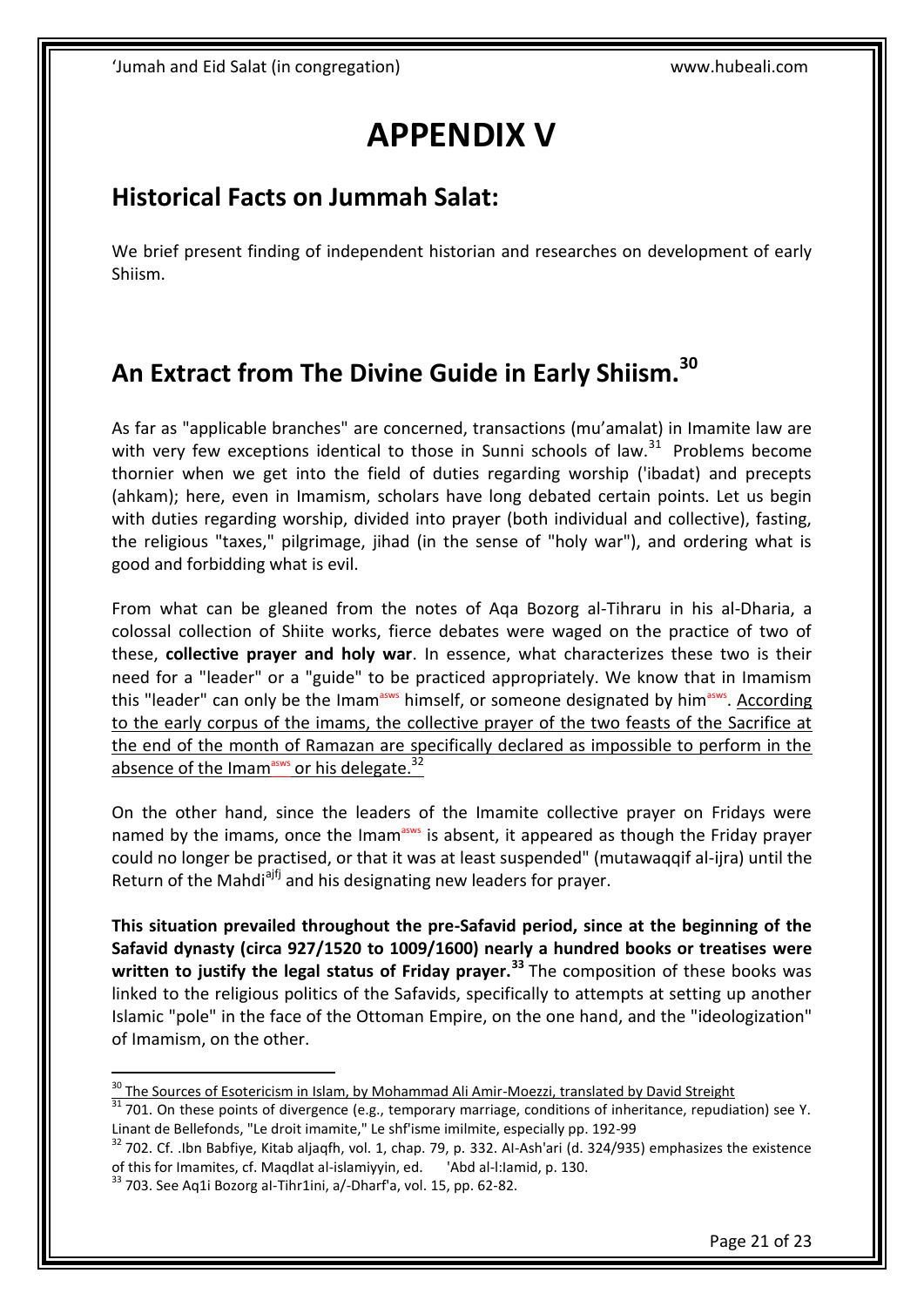We find ourselves facing the same phenomenon when it comes to the holy war. With the arrival of the Safavids, a number of polemical works were composed to prove the legal or illegal status of jihad in the absence of the imam.<sup>34</sup> A solution was finally reached through compromise, and the doctor-theologians distinguished between two different holy wars: the offensive jihad, declared to be "suspended" during the period of Occultation, and the defensive, legal jihad, which may be obligatory in the case of an attack from outside. The polemics and the juridical-theological debates in the Safavid and post-Safavid periods show that the question was still moot until relatively recently, when Iranian leader Agha Khumani went along with offensive Jihad.

## <span id="page-21-0"></span>**An Extract from Roots of North Indian Shiism<sup>35</sup> :**

In the Indian sub-continent, Friday prayers were not offered until late  $18<sup>th</sup>$  Century, as written by historian J.R. Cole. **The first establishment of Friday prayers in 1786 helped provoke a crisis in India**. Prior to 1786, shias were only holding informal mourning sessions for the Imams, without any community disagreement on religious aspects. The first seed of contention was sowed when Friday congregation prayers were held at Hasan Riza Khan's palace. This also created tension between Shias and those Sunni Sufis who did not believe in Jummah prayers to be valid under non-Islamic rule. The appointment of an Usuli prayer leader proved divisive, since to pray behind him implied acceptance of his spiritual leadership. The Sufis held meditation sessions, with dancing and singing, on Fridays in the same hall where some Shi'is were offering Friday prayers in congregation.

## <span id="page-21-1"></span>**An Extract from Newman,<sup>36</sup> :**

-

Thus at least by early in the second Safawid century (d. 1040/1634), rationalist scholars were employing the term al-jimi' li'l-sharct'ir al-iftct-used, for all practical purposes, virtually interchangeably with such terms as na'ih 'Imam, fuqih, and ul-hakim al-shar'i explicitly to refer not only to the individual who had attained expertise in the rationalist religious

<sup>&</sup>lt;sup>34</sup> 704. Aq1i Bozorg al-Tihriini, al-Dharf'a, vol. 5, pp. 296-98; on this subject, see

E. Kohlberg, "The Development of the Im1imi-Shi'i Doctrine of jihad," ZDMG, 126, 1976. In the same regard, the treatise entitled a/-Risdlat al-jihadiyya by Md Karim Khan Kinniini (the great master of the Shaykhiyya school, d. 1288/1870), written during the invasion of southern Iranian port of Bushahr by the British troops in 1273/1856, is quite enlightening. The author looks at the question from all sides (ms. num. 2534 of the Madrasa Sepahsalar in Tehran). A mention of aI-Ash'ari shows that for the early Imamites, holy war could only be waged under the direction of the imam, or someone specifically named by him; cf. a-Ash'ari, Maqdlat alislamiyyin, p. 129.

<sup>&</sup>lt;sup>35</sup> By Preferred Citation: Cole, J. R. I. Roots of North Indian Shi'ism in Iran and Iraq: Religion and State in Awadh, 1722-1859. Berkeley: University of California Press, c1988 1988. http://ark.cdlib.org/ark:/13030/ft0f59n6r9/

<sup>&</sup>lt;sup>36</sup> Bulletin of the School of Oriental and African Studies, University of London, Vol. 55, No. 2. (1992), pp. 250-261. Stable URL: [http://links.jstor.org/sici?sici=0041-](http://links.jstor.org/sici?sici=0041-977X%281992%2955%3A2%3C250%3ATNOTAD%3E2.0.CO%3B2-1) [977X%281992%2955%3A2%3C250%3ATNOTAD%3E2.0.CO%3B2-1,](http://links.jstor.org/sici?sici=0041-977X%281992%2955%3A2%3C250%3ATNOTAD%3E2.0.CO%3B2-1) Bulletin of the School of Oriental and African Studies, University of London is currently published by School of Oriental and African Studies.